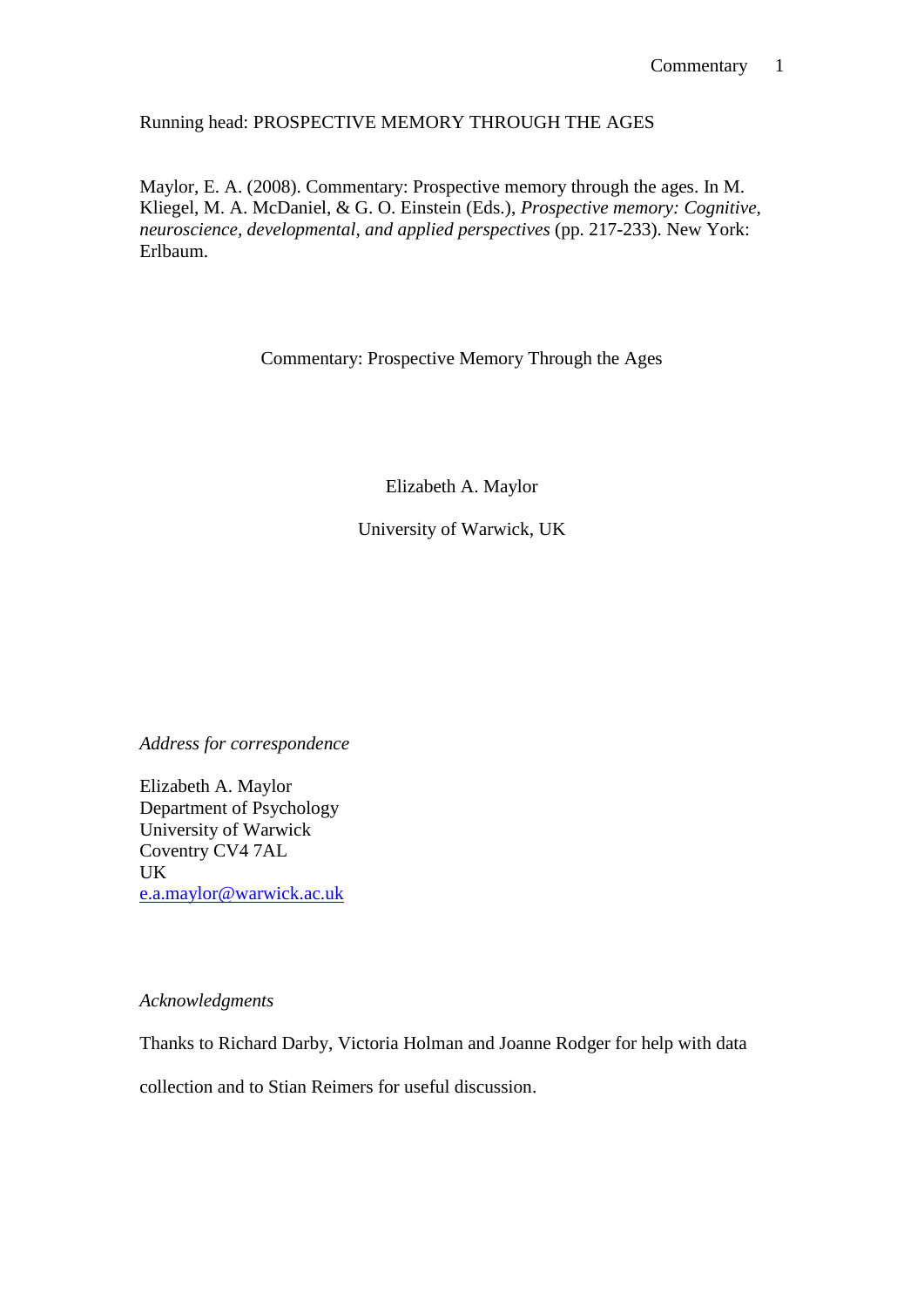Commentary: Prospective Memory Through the Ages

The number of published articles on prospective memory has increased markedly over the past 15 years (see Figure 1 of Marsh, Cook, & Hicks, 2006). A recent *Web of Science* search revealed that almost 40% of 421 articles that included the term "prospective memory" (PM) were concerned with some aspect of age, whether childhood or adult age (the majority on the latter). My task here is to summarise, comment upon, and discuss general themes and unresolved issues arising from, the chapters in this volume on development (Kvavilashvili, Kyle, & Messer), aging (Phillips, Henry, & Martin; McDaniel, Einstein, & Rendell), and the lifespan (Kliegel, Mackinlay, & Jäger). The composition of this section reflects not only the continued interest (and controversy) surrounding PM across adulthood (which was similarly present in the previous volume; Brandimonte, Einstein, & McDaniel, 1996) but also the growing evidence on the early development of PM and the need to take an integrative approach to understand the processes and mechanisms that drive change in PM across the lifespan (cf. Bialystok & Craik, 2006; Graf & Ohta, 2002).

## *The Development of PM*

Kvavilashvili et al."s (this volume) comprehensive review of the development of PM in children begins by noting the paucity of studies in this area (an unusual case of development lagging aging research). They attribute this to the (mistaken, they argue) assumption that developmental work is unlikely to tell us anything new about PM and also to the undoubted challenges in collecting PM data from young children. (To these explanations, one could perhaps add that it may be easier to justify the study of aging PM to funding bodies because of the obvious importance of everyday PM tasks, such as remembering to take medication and pay bills on time, to living independently in old age.) Nevertheless, there clearly has been some success in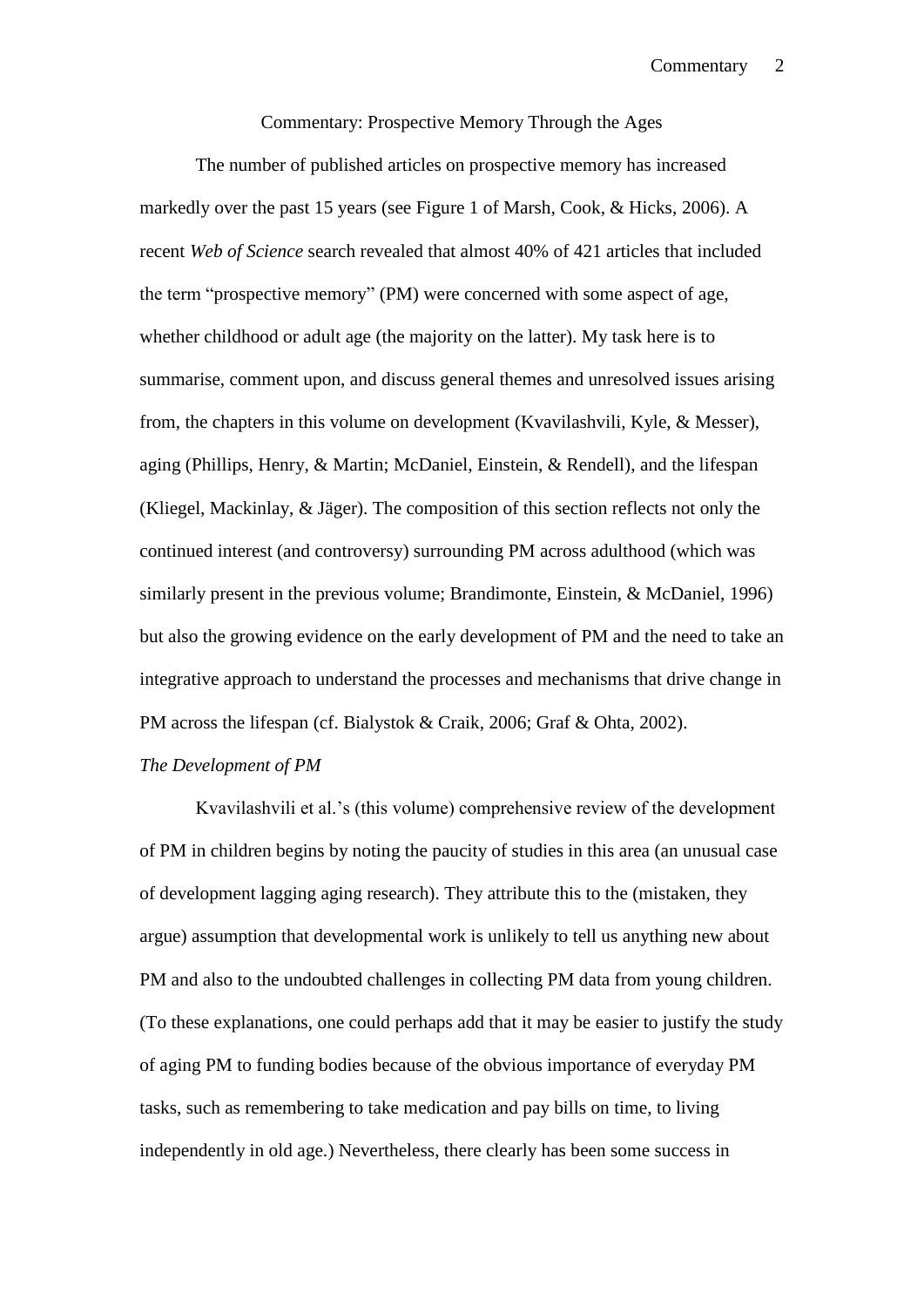designing PM paradigms suitable for children to address these methodological issues, many of which have been encountered previously in the aging literature (see Maylor, 1993b, 1996b; Uttl, 2005, for summaries). For example, it seems to me that the failure of the "feeding the dog" scenario described by Kvavilashvili et al. illustrates the need to avoid the PM requirement becoming a vigilance or monitoring task in the sense that it occupies working memory or conscious awareness throughout the retention interval (see Graf & Uttl, 2001, on the distinction between PM "proper" and vigilance/monitoring).

Also in common with the aging literature, it seems that the data from developmental studies of PM are somewhat inconsistent, which Kvavilashvili et al. (this volume) attribute in part to different policies on whether or not ongoing task difficulty should be adjusted to match the demands on younger and older children. However, the emerging picture appears to be of quite well developed PM in preschoolers, with relatively modest improvement with increasing age thereafter. This contrasts with much stronger developmental trends for retrospective memory (RM), but I would argue that such a comparison raises the question of the reliability of PM measures in children. If reliability is low, this limits the amount of systematic variance available to be associated with age. Therefore, a priority for future research should be a study, along the lines of Salthouse, Berish and Siedlecki's (2004) investigation of PM across adulthood, in which children of different ages are administered *multiple* PM and RM tasks (and other measures, such as executive functioning) to first establish their construct validity and only then to compare their developmental sensitivity.

In their concluding remarks, Kvavilashvili et al. (this volume) suggest that further insights might be gained from applying current theoretical models of PM to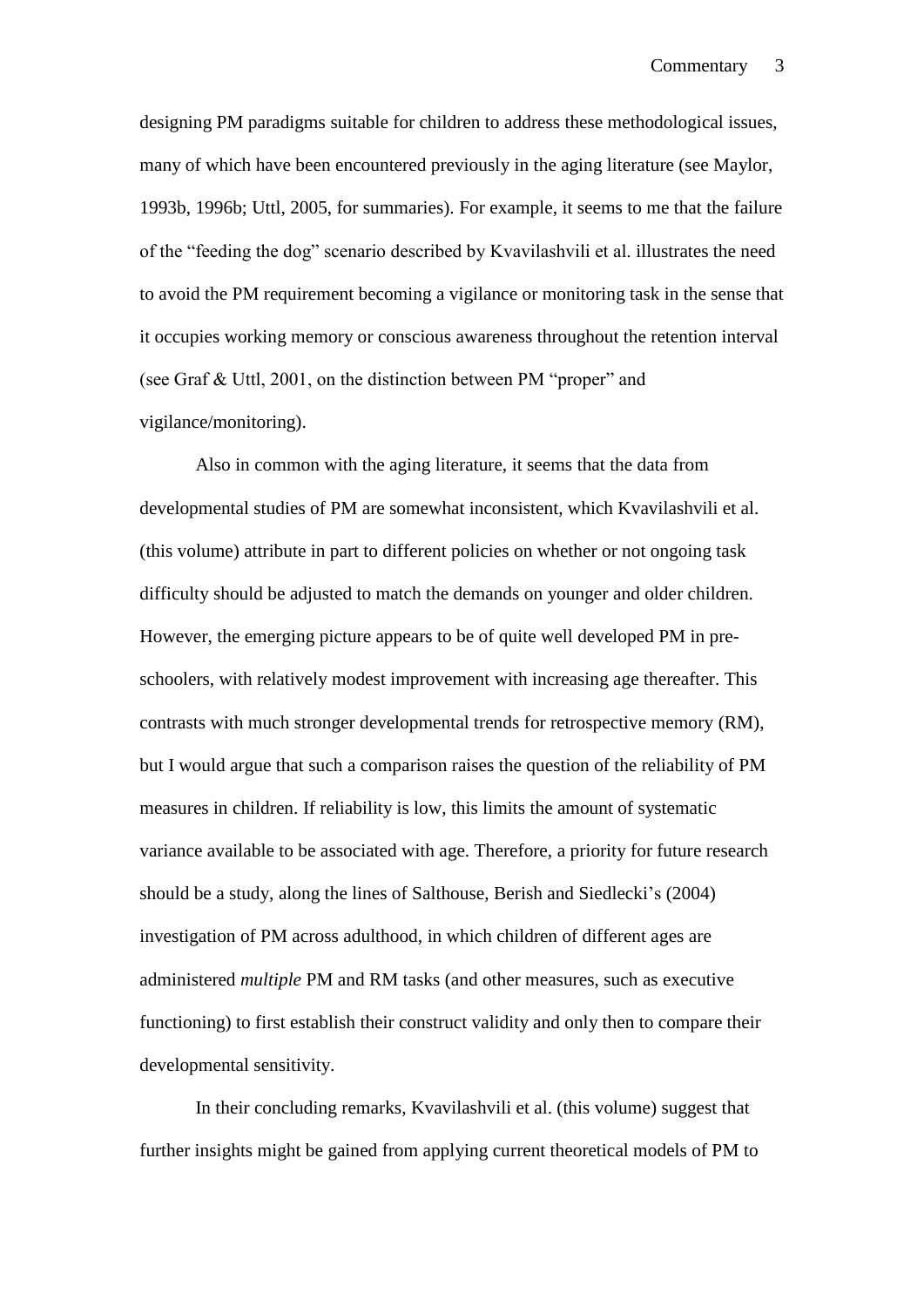development, in particular, McDaniel and Einstein"s (2000) multiprocess framework. This would predict stronger developmental trends for PM tasks requiring more strategic resource-demanding monitoring but weaker developmental trends for PM tasks relying on more automatic processing (for similar arguments with respect to aging, see McDaniel et al., this volume). Preliminary evidence consistent with this framework as applied to development comes from a study that was briefly described in Maylor, Darby, Logie, Della Sala and Smith (2002). Children aged 6-11 years (*n* = 200) were presented with a series of photographs of their teachers and the children were asked to name each of them (ongoing task). In addition, they were to indicate if the teacher was wearing glasses or if there was a plant in the picture (PM task). Although the glasses were visually much less prominent than the plant, the glasses occurred within the focus of attention for the ongoing task whereas the plant occurred outside the focus of attention (cf. Hicks, Cook, & Marsh, 2005). Responding to the glasses as the PM cue was therefore assumed to be more dependent on automatic processes and less dependent on strategic monitoring processes than responding to the plant.

Almost every child successfully named both the PM target teachers (who were deliberately chosen to be the most familiar to the children). As can be seen in Figure 1, there was general improvement in PM performance with increasing age but this was less striking for the glasses than for the plant, consistent with the predictions from the multiprocess framework. McGann, Defeyter, Reid and Ellis (2005) reported similar trends in a study of 4-7 year olds in which PM target salience was manipulated by increasing the size of the PM stimulus relative to the non-PM stimuli. Clearly, as Kvavilashvili et al. (this volume) point out, this represents a promising approach for future developmental investigations.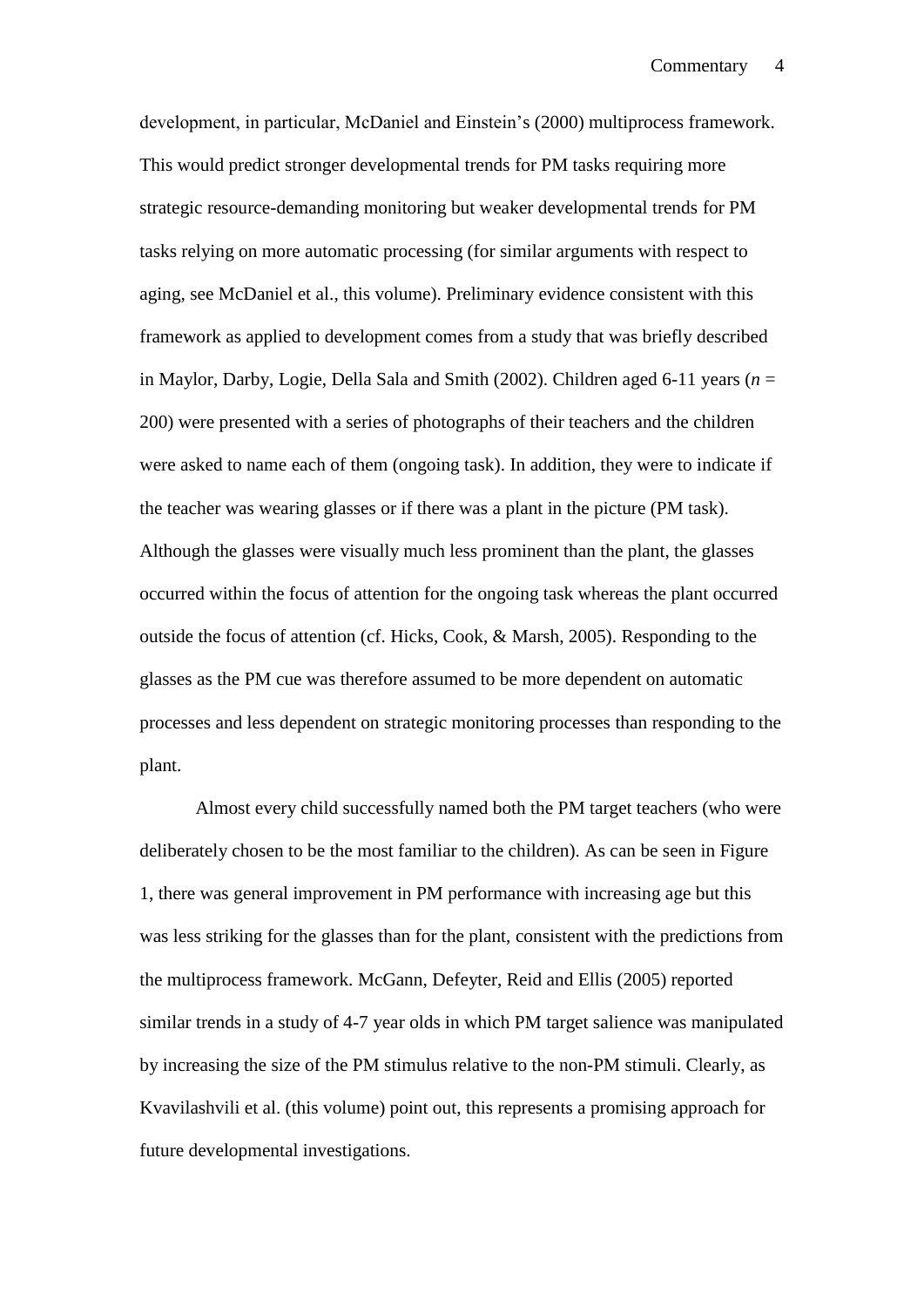Kvavilashvili et al. (this volume) suggest that whereas in laboratory-based studies PM performance generally improves with development, in a naturalistic study of children who were asked to remind their caregivers of various everyday tasks, there was no improvement between the ages of 2 and 4 years and PM success rate was high throughout (Somerville, Wellman, & Cultice, 1983). Thus there is an intriguing hint of a developmental PM paradox (though not a complete cross-over of developmental effects inside vs. outside the laboratory) that deserves replication and further investigation. But it would surely be surprising to find younger children performing *better* than older children on PM tasks outside the laboratory. At least in this respect, development is not the mirror-image of aging, for which there is substantial evidence of an age PM paradox such that young adults outperform older adults on laboratorybased PM tasks, whereas exactly the reverse is the case outside the laboratory (Henry, MacLeod, Phillips, & Crawford, 2004; Rendell & Thomson, 1999). However, a complete explanation for the age PM paradox remains surprisingly elusive.

# *The Age PM Paradox*

Phillips et al. (this volume) provide a critical examination of factors that have commonly been held responsible for the age PM paradox and in particular for the unexpected positive effects of old age on PM performance in naturalistic studies. These data have been too readily dismissed in the past largely because of a lack of experimental control over participants' use of memory aids, ongoing activities, and so on. Note, for example, the comment that "although the study of behavior in context is important, it cannot be a replacement for the systematic study of behavior under laboratory conditions" (p. 184, Maylor 1996b). However, Phillips et al. argue convincingly that it is still important to understand fully the reasons behind the often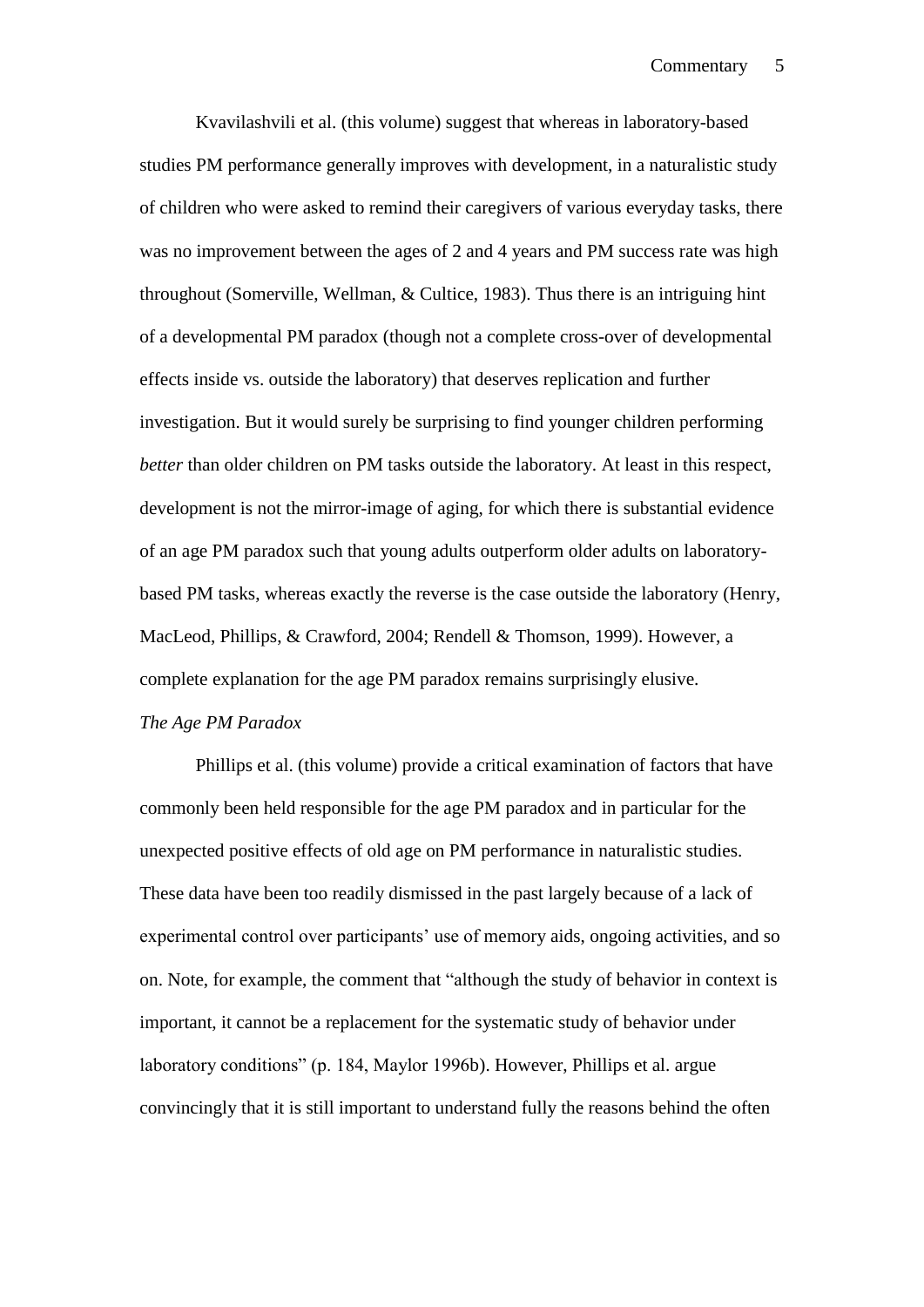superior PM performance of older adults outside the laboratory and they helpfully outline the missing crucial studies required to test them.

It seems clear to me that older adults are more highly motivated to succeed in naturalistic PM tasks like phoning the experimenter than are young adults, though why is less clear (but note that the majority of young adults in the naturalistic studies of PM included in Henry et al."s, 2004, meta-analysis were undergraduate students who may have other priorities). For example, Patton and Meit's (1993) older subjects "indicated that the task was more important to them than it was to younger subjects, confirming the importance of motivation" (p. 175). Rendell and Thomson"s (1999) young adults" poor PM performance was attributable to their failure to keep an electronic Organizer with them at all times. Comments from Rendell and Craik"s (2000) participants suggested that their older adults took the naturalistic task more seriously than did their young adults. And Kvavilashvili and Fisher"s (in press) older adults reported "reliably higher levels of (intrinsic) motivation both before and after completion of the task than younger adults."

Age differences in motivation may also interact with other factors discussed by Phillips et al. (this volume), particularly the use of memory aids. I find it hard to imagine, for example, an undergraduate student turning one item of furniture upside down in every room of the house as a reminder to make a phone call to the experimenter, which was the external cue adopted by one older participant in Maylor's (1990) study. This case (albeit extreme) makes the point that previous categorisations of memory aids as internal, external or conjunction have overlooked the obvious fact that all cues are not equal. As Phillips et al. suggest, we should be wary of the simplistic view that older adults outperform the young in naturalistic PM tasks because they are more likely to adopt external reminders. Instead, I suggest that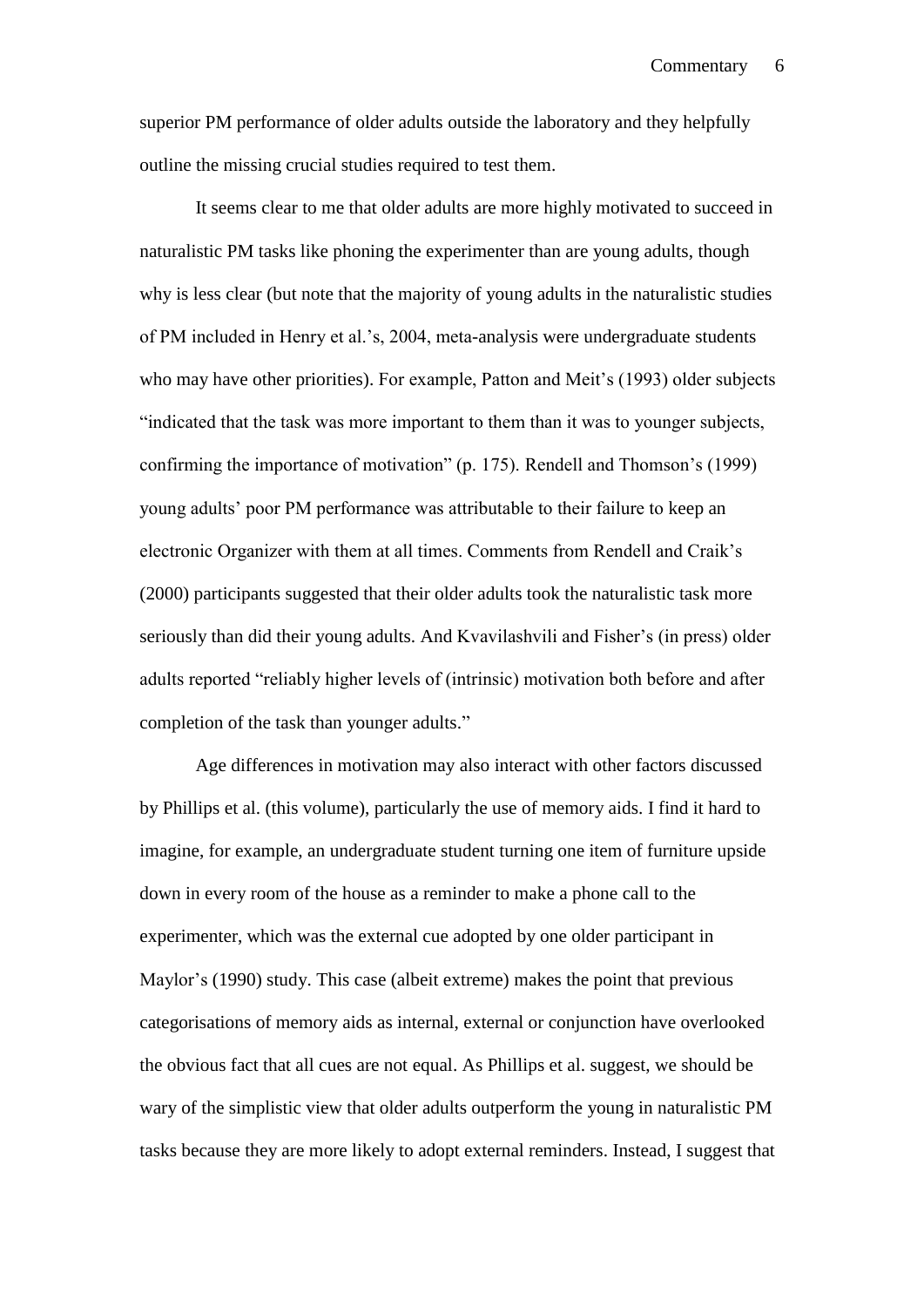we focus on the nature of the cues adopted, the effort involved in setting them up, their potential effectiveness, how they interact with the structure of the person"s life, how practised the person is in using that particular cue, and so on. An additional question is whether a strategy can be imposed or trained, as illustrated by the following instruction to preachers on a Primitive Methodist Plan of 1857: "....as forgetfulness is not tolerated, he is desired to mark out his appointments and read them over once a week."

Phillips et al."s (this volume) interesting discussion of ecological validity (see their Table 1) concludes that task setting is most critical in determining whether there are positive or negative age effects on PM, the former being observed "when tasks are set in the day-to-day environment of the participant". It is not clear whether this would include, for example, the population-based study by Huppert, Johnson and Nickson (2000) in which a random sample of people aged 65+ were interviewed in their places of residence by a trained experimenter. Performance on a simple PM task administered during the session declined dramatically and linearly with increasing age. However, although the task setting was the everyday environment of the participant, the PM task was still under the control of the experimenter (and the same would apply to the web-based study to be described later, despite the physical absence of an experimenter in that case) – see Phillips et al."s section on Participant Control.

The hypothetical scenario posed by Phillips et al. (this volume) is especially sobering in that it highlights just how little we have learned from decades of both naturalistic and laboratory work on aging and PM about older people"s actual performance in everyday PM tasks. These would include not only those habitual PM tasks usually listed in the introductory sections of articles and grant proposals (remembering to take medication, pay the bills, etc) but also "tasks that crop up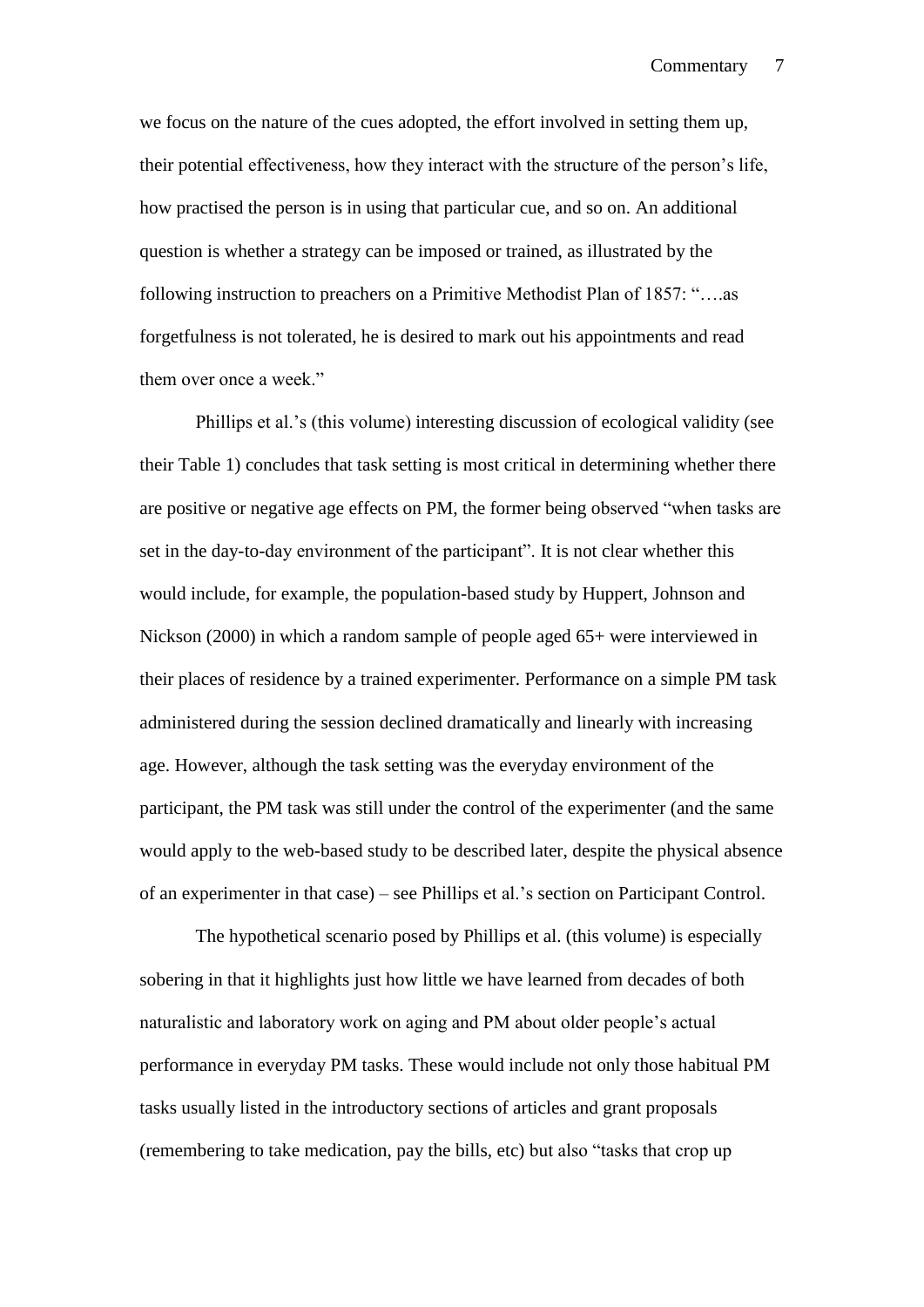unexpectedly during the day" (P268, Rendell & Thomson, 1999) such as remembering to set the video to tape a television programme, turn off the bath taps or the electric blanket, prompt a friend who has asked you to remind them of something when they leave, phone someone back in an hour when they will be available, and so on. As Phillips et al. note, we simply do not know whether aging data from naturalistic- or laboratory-based tasks are more appropriate to everyday PM situations. This seems a disappointing state of affairs but one that could be remedied by following the recommendations for future research outlined in their chapter, including systematic manipulations of relevant factors across both naturalistic and laboratory settings, and also direct observational studies. It would for instance be interesting to discover the extent of collaboration and reliance on others in prospective remembering across adulthood (see Schaefer & Laing, 2000).

## *Aging PM in the Laboratory*

The age PM paradox is of course a generalization that ignores the fact highlighted by McDaniel et al. (this volume) that age-related deficits are not always observed in laboratory-based PM tasks. Thus it is now recognised that PM tasks vary in their attentional demands, with age differences greater under more demanding conditions consistent with McDaniel and Einstein"s (2000) multiprocess framework (see Henry et al., 2004; Maylor et al., 2002). In their chapter, McDaniel et al. explore in detail a distinction between focal and nonfocal cues in event-based PM tasks, the former eliciting more automatic spontaneous retrieval than the latter because of their "overlap with the information constellation relevant to performing the ongoing task". This is reminiscent of an earlier notion of "task appropriate processing" (p. 78, Maylor, 1996a), which suggested that a key to understanding age differences in PM was in terms of the relationship between the type or level of stimulus processing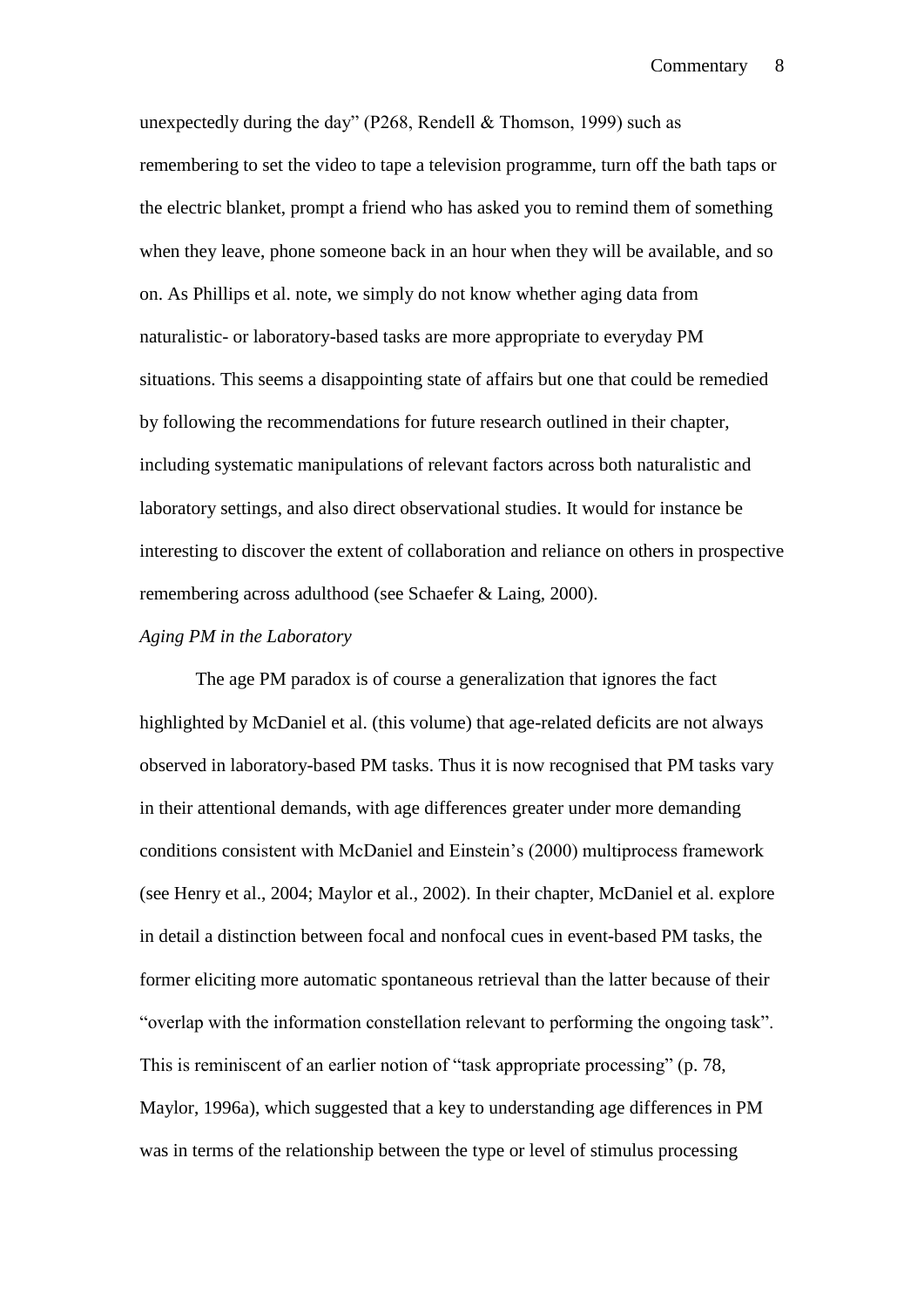required to perform the ongoing task and stimulus processing required to perform the PM task (see also Maylor et al., 2002). Although McDaniel et al. argue that these two ideas are not the same, it seems to me that they are conceptually very similar and indeed make identical predictions. Taking their example of making lexical decisions as the ongoing task and indicating a member of the animal category as the PM task, McDaniel et al. define this as task appropriate (because both are semantic tasks) but nonfocal (because deciding if a letter string is a word "does not require processing the semantic features necessary to make a category determination"). Instead, I would define this as task inappropriate because the processing required to decide if a letter string is a word is insufficient for a participant to realise that it is a member of a particular category. Maylor (1996a) similarly defined Mäntylä"s (1993) condition in which the ongoing task was word association and the PM cue was any member of a particular category (e.g., liquids) as task inappropriate because a shift was required in the level of processing from the generation of a semantically related word to the categorization of that word as a member of a specific group. A task appropriate version of McDaniel et al."s example would be lexical decision as the ongoing task and indicating the word "cat" as the PM task. Thus, I would claim that all the nonfocal cases in McDaniel et al."s Table 1 are task inappropriate and all the focal cases are task appropriate. In other words, in all the nonfocal cases, some additional (self-initiated) processing, beyond that required by the ongoing task, is necessary for the PM cue to be detected as such.

Terminology aside, the data are reasonably consistent in showing smaller agerelated deficits with focal than with nonfocal cues (e.g., Maylor et al., 2002; McDaniel et al., this volume; Rendell, McDaniel, Forbes, & Einstein, in press; Salthouse et al., 2004). However, the data are less consistent on the question of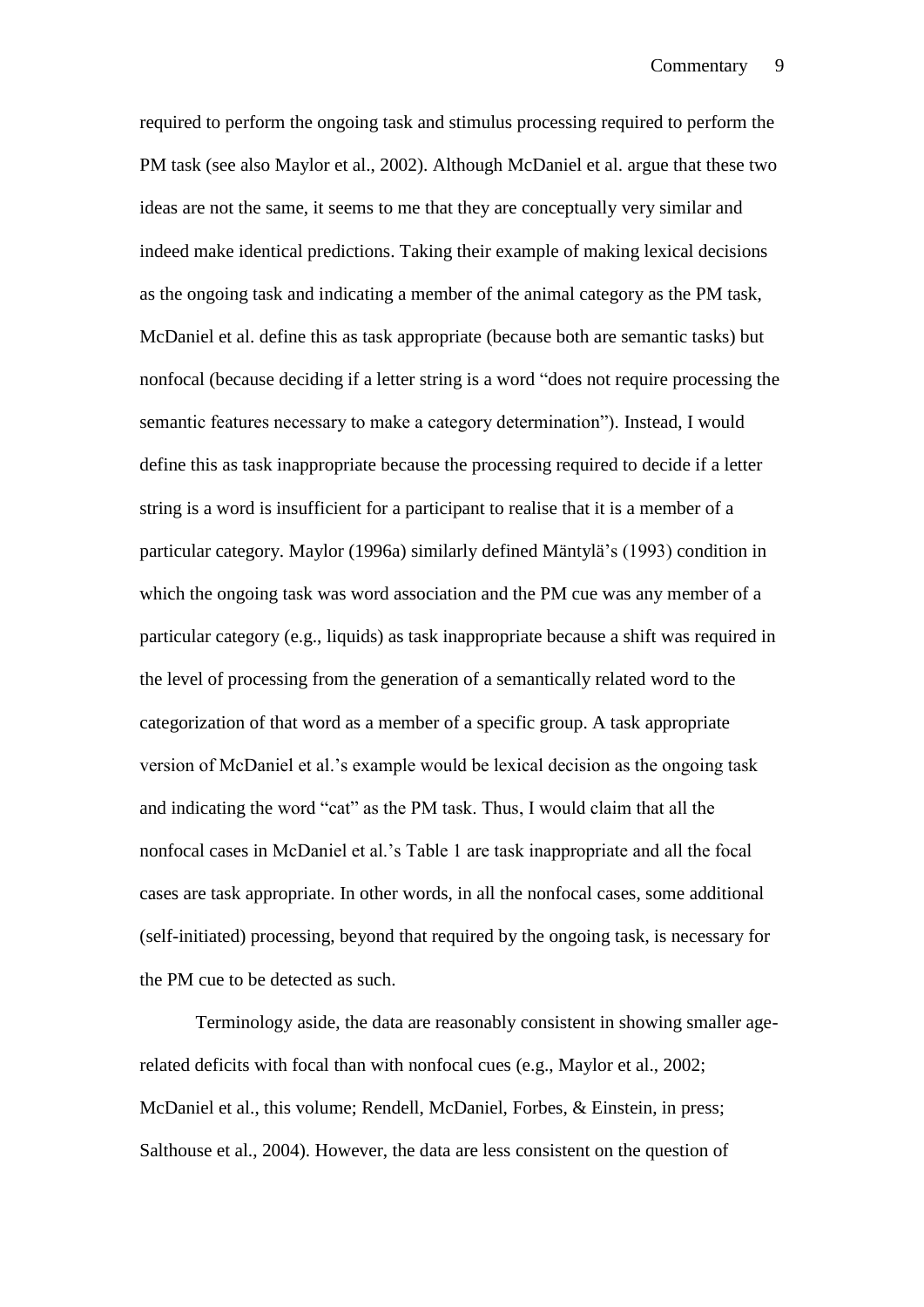whether age deficits can be eliminated altogether with focal cues. For example, Salthouse et al. observed age deficits in their PM tasks with focal cues (namely, "drawing classification" and "concept identification") and several of my own attempts to replicate Einstein and McDaniel"s (1990) classic findings of no age deficits with focal cues have failed (Maylor, unpublished data). Some reasons for these discrepancies will be discussed later.

One important possibility identified by McDaniel et al. (this volume) that has been ignored in past studies is that perhaps older adults may be able to achieve an equivalent level of PM performance to that of the young but only by sacrificing ongoing task performance. Investigating this obviously requires monitoring ongoing task performance both with and without the PM task to obtain a measure of PM costs (and this should probably be routine in future PM studies). McDaniel et al. present data with focal cues suggesting that the absence of age-related deficits in PM is not accompanied by greater costs to the ongoing task in older adults. These results are striking but they do raise a couple of concerns. The first is the extent to which performance is at or close to ceiling – note that although focal PM performance was not actually 100%, PM may be subject to a "functional measurement ceiling" (p. 1143, Salthouse et al., 2004) that is effectively lower than 100%. (This ceiling issue also complicates the interpretation of Age x Condition interactions, where condition might be focal/nonfocal, salient/nonsalient, event-based/time-based, etc.)

The second point is that in addition to considering ongoing task performance more closely as advocated by McDaniel et al. (this volume), we should examine PM performance in greater detail. Traditionally, only accuracy is considered. But evidence that more might be learned from other measures, reaction time (RT) in particular, comes from an unpublished study I conducted in collaboration with Maria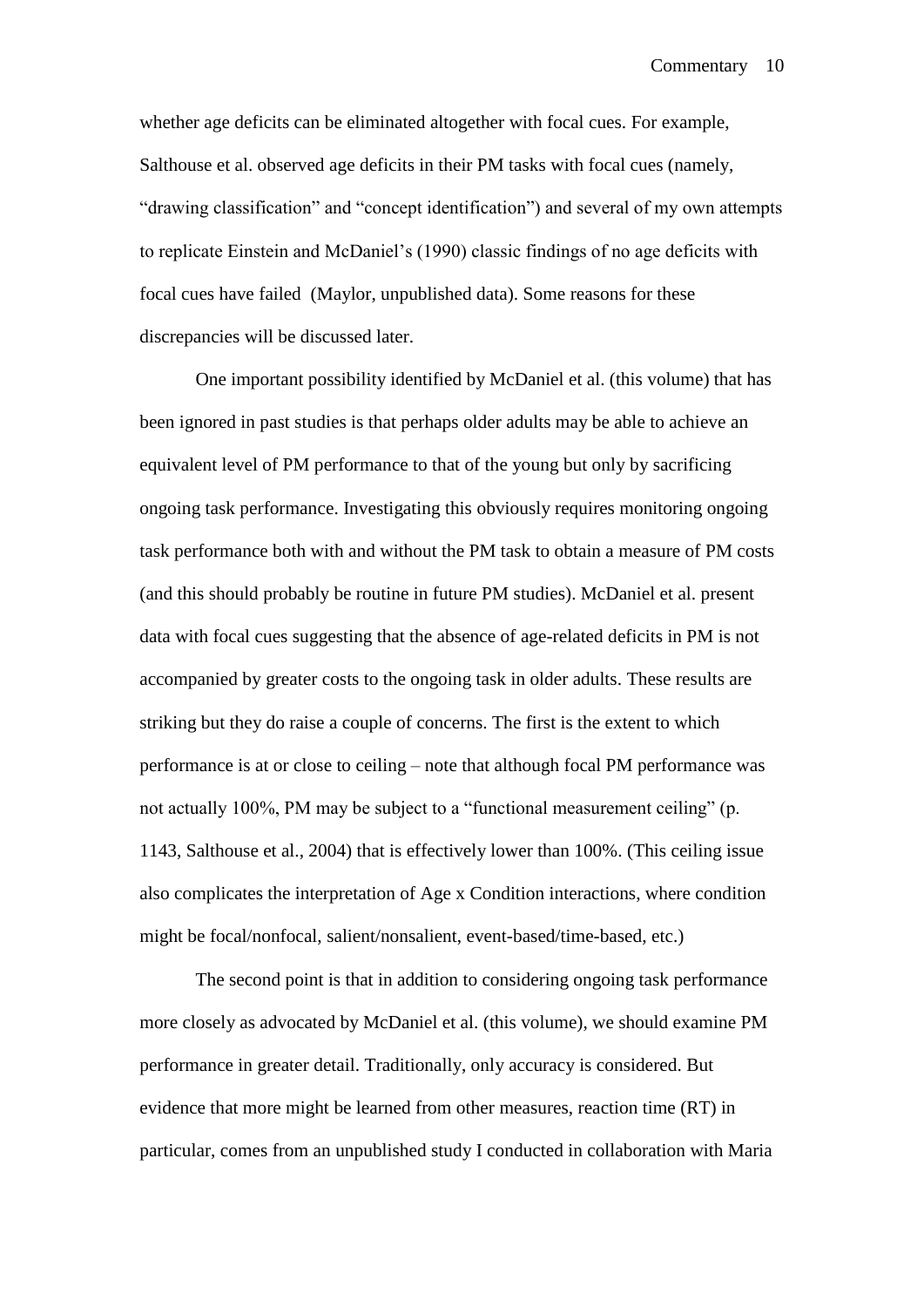Brandimonte. The PM task was embedded within an ongoing letter-matching task. Participants were presented with strings of five letters and were asked to decide whether the second and fourth letters in each string were the same or different (lettermatching task). They were additionally instructed that if one or both of these letters was the letter "B," then they should press the spacebar before making the usual same/different response (PM task). PM targets occurred twice in each of 8 blocks of 65 trials. There were 26 young and 34 older participants with mean ages of 21 and 70 years, respectively, although the data from four participants (1 young; 3 older) were excluded from the analysis because they did not perfectly recall every element of the instructions when questioned at the end of the experiment. On the letter matching task, both age groups were highly accurate (around 97% correct) but young adults were faster than older adults (*M* RTs of 839 and 1267 ms, respectively, an age-related slowing factor of 1.5). For the PM task, young adults were numerically but not significantly more successful than older adults (63 and 57% correct, respectively), consistent with a classification of the PM cue as focal. However, the PM responses of young adults were considerably faster than those of older adults (*M* RTs of 1225 and 2337 ms, respectively, an age-related slowing factor of 1.9). This particularly marked slowing of older adults" PM responses (also observed by West & Craik, 1999, though using a nonfocal PM cue) could reflect greater difficulty in inhibiting the ongoing task response, slower retrieval of the PM action required, and so forth. Whatever the explanation, the point here is that PM performance in focal tasks may not be entirely indistinguishable between young and older adults and that we may be missing more subtle and potentially interesting age-related deficits in PM by generally focusing on percent correct as the dependent variable.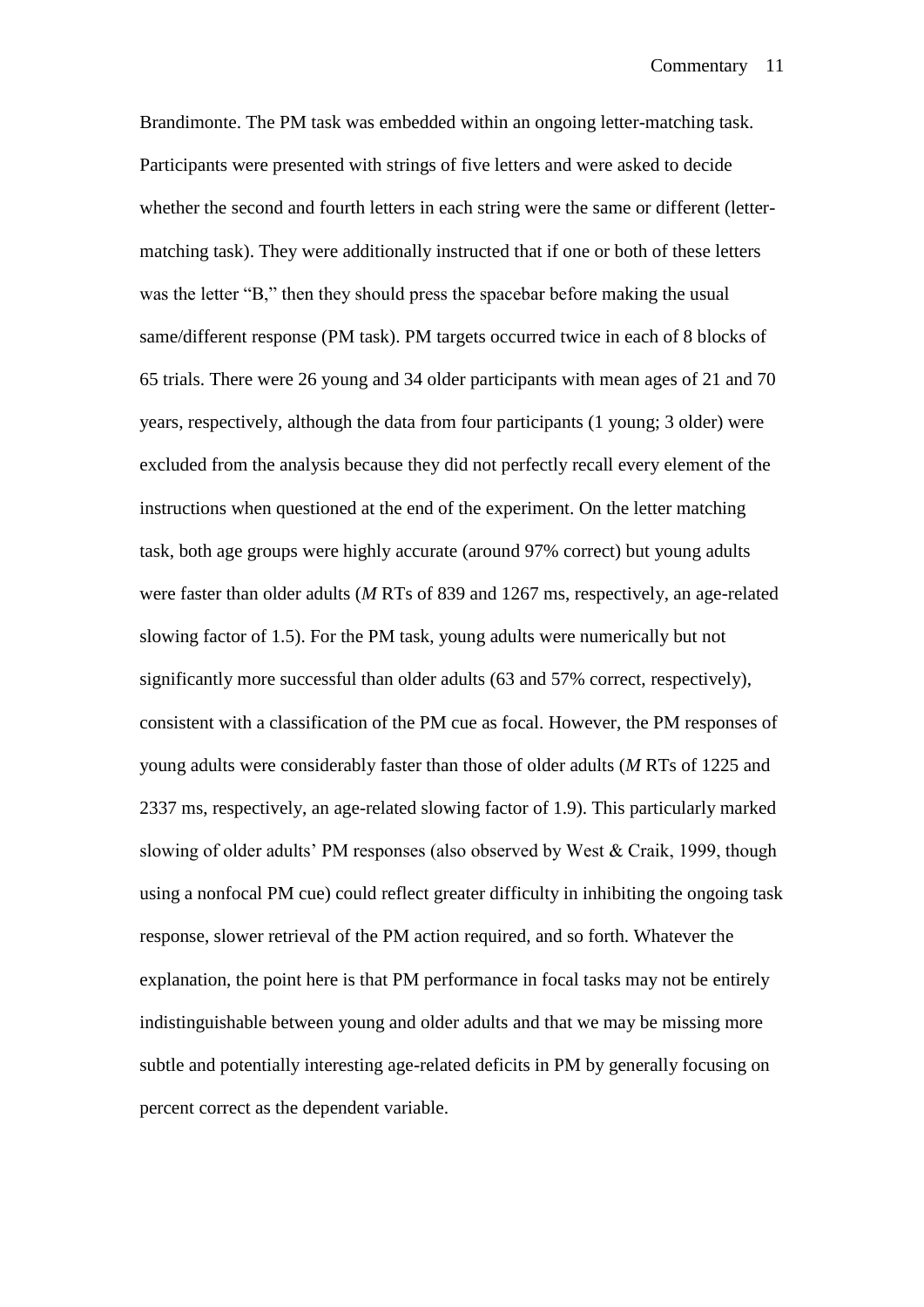McDaniel et al.'s (this volume) most intriguing result is the absence of reliable age-related deficits in PM for nonfocal cues (requiring strategic monitoring), which was associated with disproportionate costs to ongoing task performance in older adults. In other words, for whatever reason, their older adults apparently chose to prioritize PM performance at the expense of ongoing task performance. Why older adults in previous studies of nonfocal PM tasks (e.g., Maylor, 1998) apparently chose not to do this is a puzzle (but see discussion later on task instructions) that should be addressed in future research.

It is suggested by McDaniel et al. (this volume) that their laboratory-based findings can help to reconcile the age PM paradox. Thus, they argue that age deficits will not occur in naturalistic PM tasks when the cue is focal because performance relies on spontaneous retrieval processes that are preserved in old age. Nor will they necessarily occur in naturalistic PM tasks when the cue is nonfocal because ongoing task performance can be sacrificed or adjusted to take the PM task into account. However, aside from the difficulties in extrapolating from the laboratory to naturalistic settings (see Phillips et al., this volume), such arguments fail to explain the *positive* effects of aging observed in naturalistic PM tasks. Nonetheless, McDaniel et al."s provocative discussion opens up some interesting new lines of enquiry.

McDaniel et al. (this volume) close by mentioning other factors besides the focal-nonfocal distinction that may influence the extent of age effects in laboratorybased PM tasks, one of which is time of day. Significant effects of time of day were reported by Leirer, Decker Tanke and Morrow (1994) in a naturalistic study of older adults who were required to simulate taking medication at specified times each day. PM performance was best in the morning, a result they attributed to the morning hours being less busy (see Rendell & Thomson, 1999, for a similar result). If time of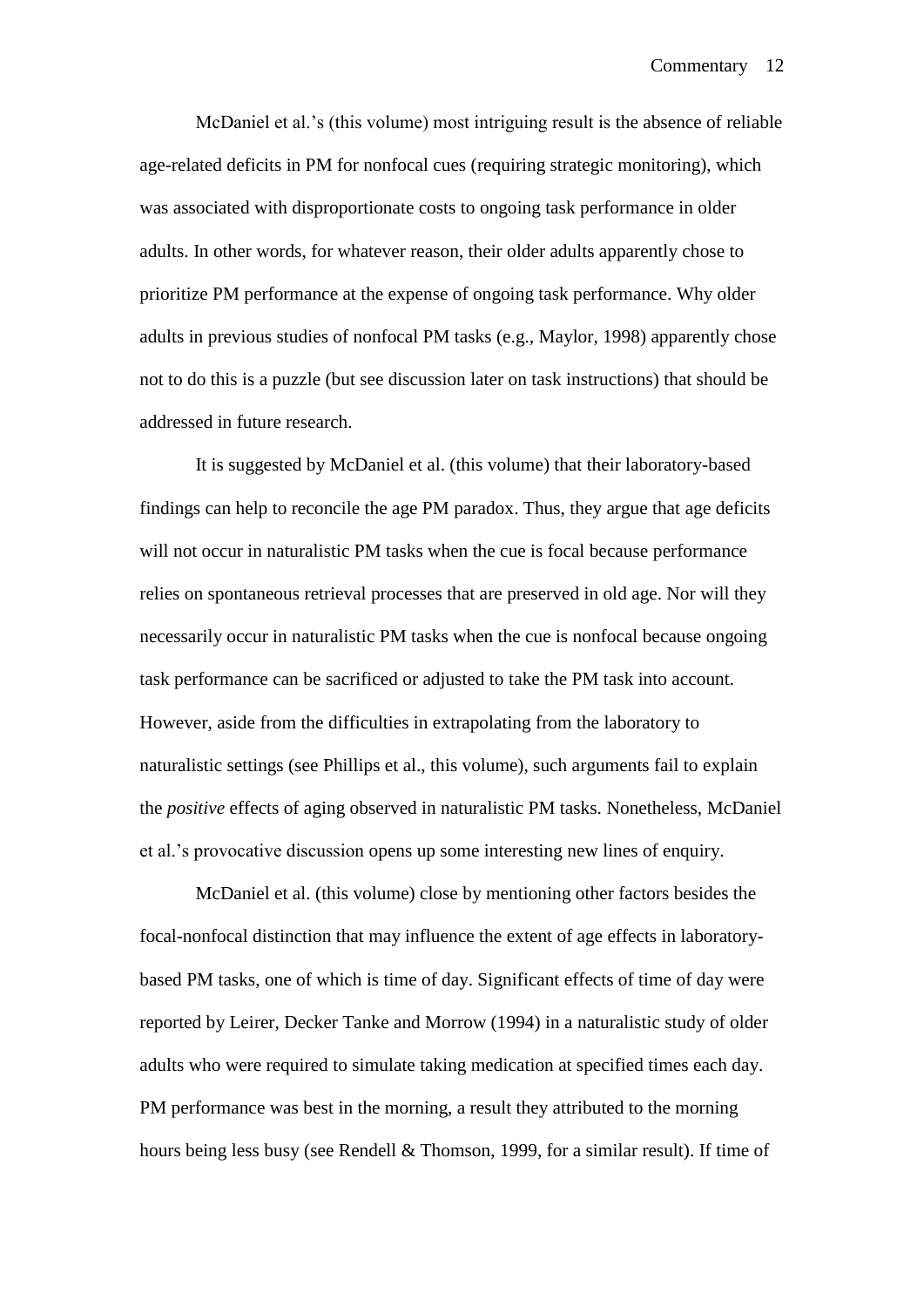day effects were found in laboratory-based PM tasks, they would presumably require a different explanation because ongoing activity would be controlled.

Time of day has received some recent attention in the aging literature (see Yoon, May, & Hasher, 2000, for a review) because whereas most young adults describe themselves as "neutral" or "evening" types, most older adults are "morning" types. Moreover, cognitive performance for young adults tends to be better when tested in the afternoon than in the morning, with precisely the reverse for older adults. For example, May, Hasher and Stoltzfus (1993) observed substantial age deficits in recognition memory in the late afternoon (optimal for young but not older adults) but no age deficits in the morning (optimal for older but not young adults). Therefore, a potential explanation for the conflicting effects of aging on laboratory-based PM tasks in the literature is that studies have been conducted at different times of the day, with those showing no age deficits conducted in the morning and those showing age deficits conducted in the afternoon. Unfortunately, such information is not usually reported in laboratory-based PM studies.

Preliminary evidence from young adults in the laboratory comes from an unpublished study in which 94 undergraduate students were tested either in the morning or in the afternoon. The ongoing task was either to name famous people from their photographs or to provide their occupations (half assigned to each condition) and the PM task was to indicate those wearing glasses (cf. Maylor, 1996a, 1998). Figure 2 shows correct performance on the ongoing and PM tasks (name and occupation data were combined) as a function of time of day. There was no overall effect of time of day but there was a significant interaction with task ( $p < .05$ ) indicating that PM performance was relatively better in the morning and ongoing performance was relatively better in the afternoon. The reason for this is unclear – one possibility is that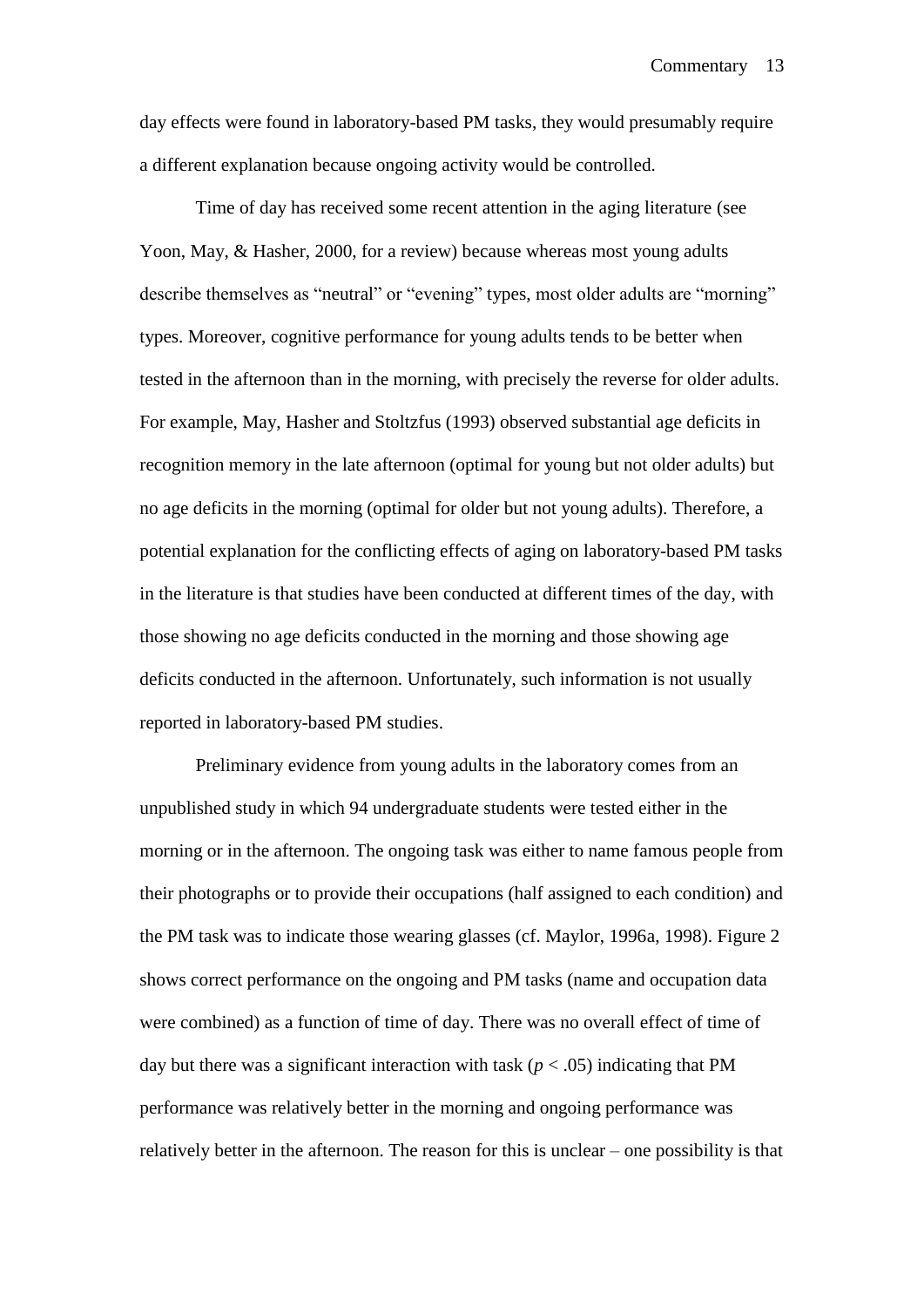there are differential and independent effects of time of day on retrieval from semantic memory (ongoing task) and PM; another possibility is that participants adopt different strategies or tradeoffs in the allocation of attentional resources between the ongoing and PM tasks in the morning and afternoon. Whatever the explanation, these data suggest that time of day should be considered in future studies (though time of day effects may be more apparent with nonfocal than with focal PM cues), particularly those involving different age groups.

### *Lifespan Changes in Complex PM*

In contrast to the rather weak developmental improvements in PM reviewed by Kvavilashvili et al. (this volume) and the absence of age deficits in PM obtained by McDaniel et al. (this volume), Kliegel et al. (this volume) report a wealth of data showing marked inverted-U-shaped changes in performance across the lifespan. Importantly, their task is a complex planning task with presumably high demands on executive functioning, in which the PM component as I have previously understood it – for example, "the requirement to remember to perform an action at some point in the future…in the absence of any prompting by the experimenter" (p. 175, Maylor, 1996b) – is only one element (i.e., intention initiation) of the intention formationretention-initiation-execution process. Kliegel et al."s paradigm was designed to explore lifespan changes in each of these phases in a complex PM task. Impressive data and combined plots from 555 participants over a wide age range (6-84 years) show that growth, stability then decline (in some cases accelerating) are evident in all phases but particularly for initiation and execution. Furthermore, an increase in the need for inhibitory control in the execution phase exaggerated age effects across the lifespan.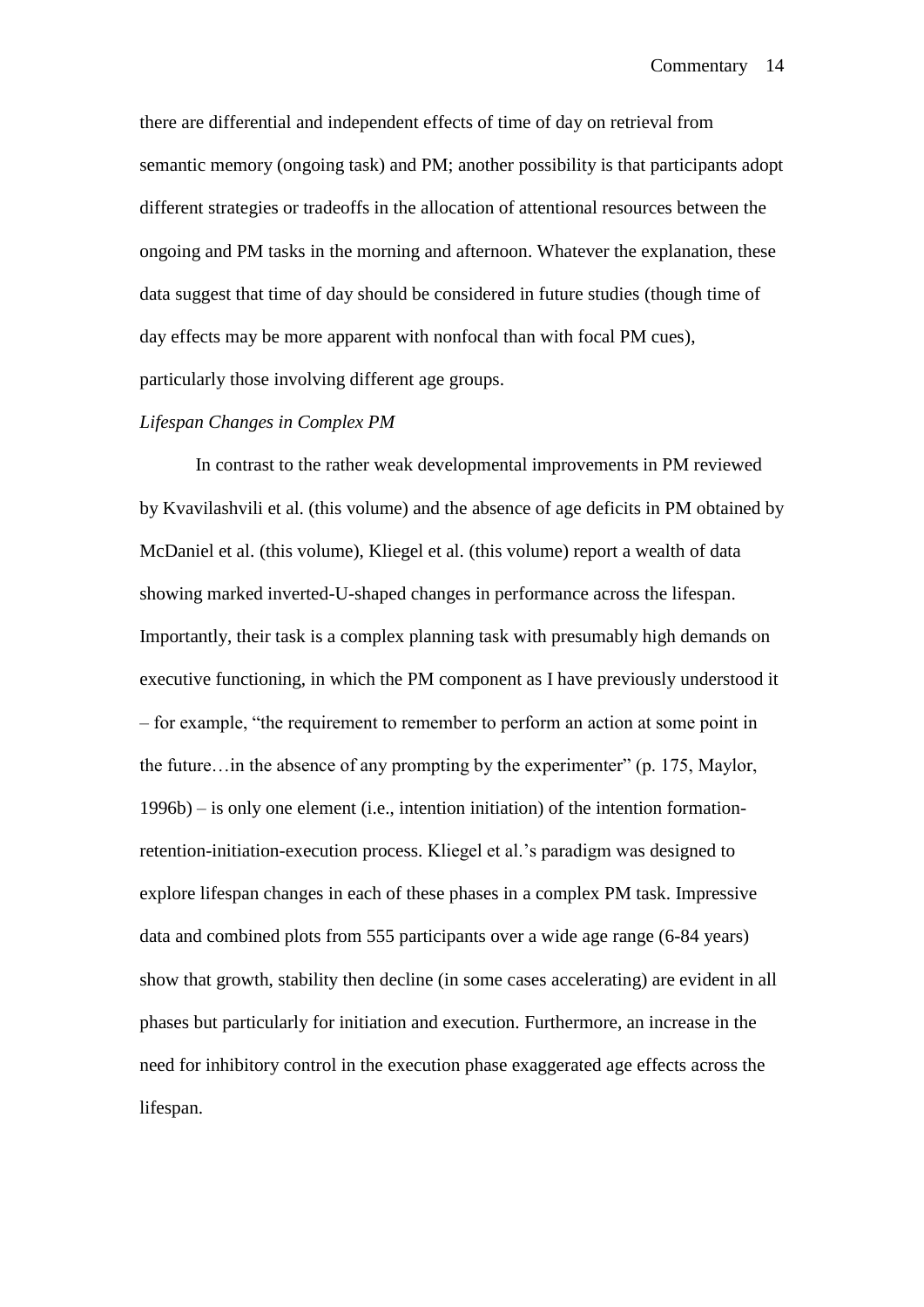At least as implemented in Sections 2 and 3 of Kliegel et al. (this volume), the task"s emphasis is on how participants form a plan to follow a set of arbitrary rules, retain the plan, and then later carry it out without breaking the rules (see their Footnotes 1, 2 and 4). However, I would argue that the paradigm fails to capture what is perhaps most relevant to PM and that is the formation, retention and execution of a plan for initiating an intention. Thus, in view of the PM instructions to self-initiate the multitask set on encountering the PM cue (i.e., a request to write date of birth at the top of a questionnaire – see Footnote 3), of most interest is what participants of different ages do to ensure that they will remember, whether their methods are effective, and so forth. In fact, Section 4 begins to address this potential criticism by introducing conditions that include specifically instructing participants to consider planning aids that would target the intention initiation component. Nonetheless, it remains of interest to discover the extent to which participants of different ages focus on intention initiation or execution in their spontaneous plans and how these then relate to success or otherwise in each phase.

Another possible reservation concerning Kliegel et al."s (this volume) paradigm is that it may not be relevant to performance outside the laboratory (though this criticism also applies to other laboratory PM tasks, of course). For example, Kliegel et al. consistently observed that older adults formed less elaborate plans in comparison with young adults. However, while others have also found age deficits in formulating and executing plans with novel tasks, it seems that if the planning task is more familiar/ecologically valid, age differences disappear (see Phillips et al., this volume). This is not to deny the potential value of Kliegel et al."s paradigm for addressing questions such as the role of various explanatory mechanisms in each of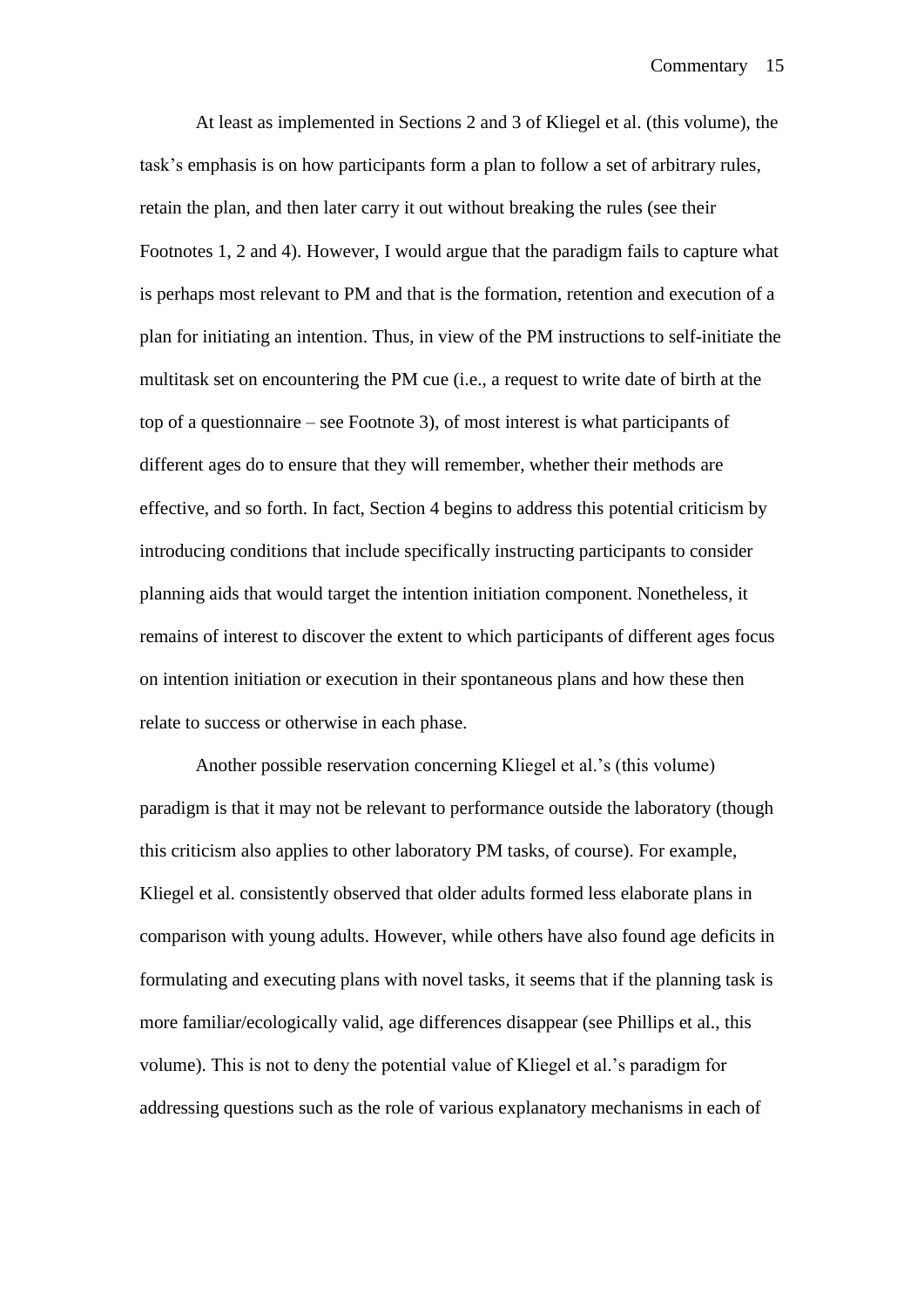the phases, but it does suggest some caution in interpreting the data and drawing conclusions from the paradigm.

### *General Themes, Unresolved Issues, and an Internet Study*

One common theme running through these chapters is the age-complexity effect, which refers to the tendency for age (and developmental) differences in performance to increase with the complexity of the task (see Salthouse, 1991, for discussion). Age-complexity is related to the reduced processing resources view whereby older adults and young children have fewer processing resources or less attentional capacity than young adults; they are therefore particularly disadvantaged in complex tasks that are more demanding and less automatic (Hasher & Zacks, 1979). Although this view enables us to make relative predictions such as lifespan changes should be more dramatic for nonfocal than for focal PM cues, it is less helpful in making absolute predictions about whether any particular PM task will show age differences. The argument becomes circular if we find a reliable age difference in PM performance and therefore conclude that retrieval was not automatic. A possible added complication is that sometimes PM tasks that appear more complex result in superior performance. For example, Maylor (1993a) asked participants to name famous faces and to circle the trial number if the person had a beard and cross out the trial number if the person was smoking a pipe. Maylor (1996a) asked participants to name famous faces and to circle the trial number if the person was wearing glasses. PM performance in the first block of trials was much higher with the former more complex instructions than with the simpler instructions (68% vs. 42% correct). It seemed that greater effort was made to encode the complex instructions, which may also have been mentally rehearsed more often subsequently because of their perceived difficulty. A related argument was made by Henry et al. (2004) in categorising 6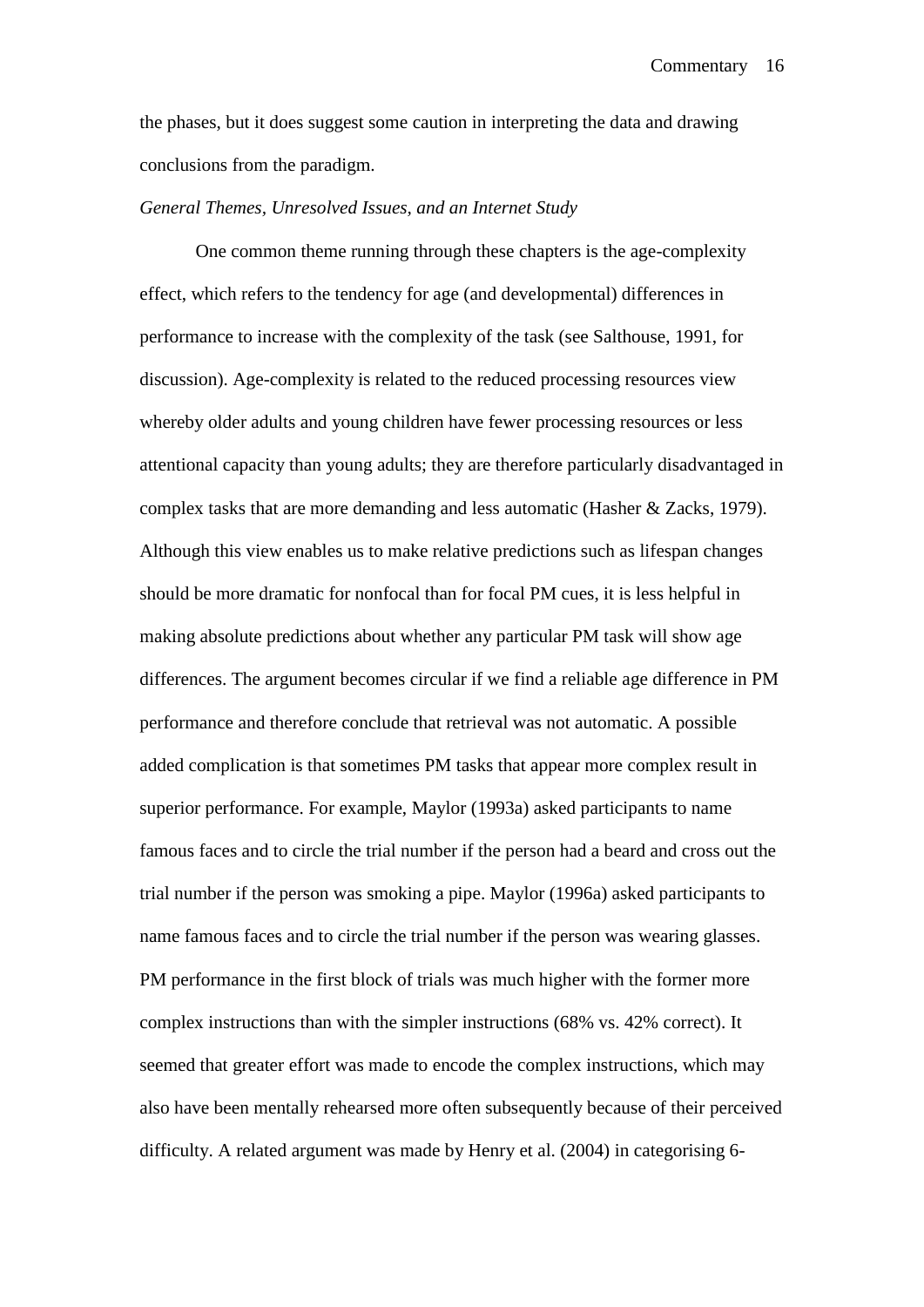event and 12-event PM conditions as requiring high and low strategic demands, respectively, on the grounds that the greater frequency of PM cues would "presumably maintain activation of the PM task" (p. 29). In short, the age-complexity notion may not necessarily prove to be so helpful in the context of PM.

Another emerging theme is the somewhat inconsistent nature of the PM findings in both the developmental and aging literatures. Of course, some contrasting data patterns have led to interesting proposals like the age PM paradox that should continue to inspire researchers. But other inconsistencies raise the general issue of the reliability/validity of PM measures across the lifespan. In the only large-scale study of several different laboratory event-based PM tasks, Salthouse et al. (2004) found that although their PM tasks showed both convergent and discriminant validity, little of the variance in each task was associated with what they had in common (unlike, e.g., RM). They therefore concluded with a note of caution to researchers trying to make inferences about the construct of PM based on results from a single task. No such equivalent data exist for naturalistic PM tasks, which represents a gap that urgently needs to be filled.

Inconsistent results also highlight both the logical and methodological problems associated with the investigation of PM. Thus, single binary measures of success/failure on laboratory tasks such as remembering to ask for a red pen at the appropriate moment (designed to simulate everyday "crop-up" tasks mentioned earlier) are noisy, coarse indices of PM ability. Increasing the number of PM trials introduces other complications – for example, it risks the task becoming one of vigilance (Uttl, 2005); also, performance on the first PM trial may be influenced differently by factors such as aging to performance on subsequent PM trials (Maylor, 1996b).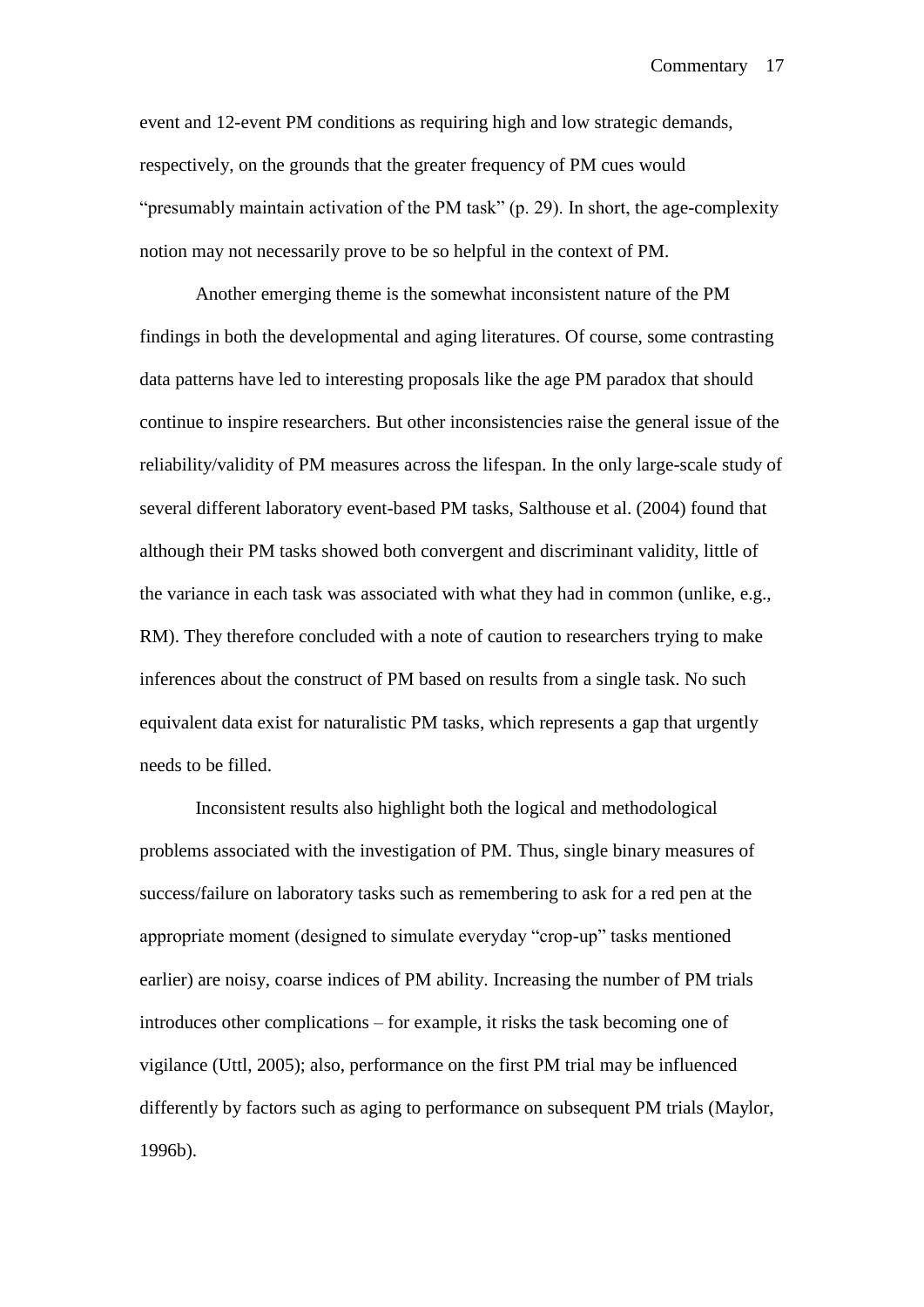A novel way of producing a more finely-grained index of PM performance from a single PM response was recently described by Graf, Uttl and Dixon (2002). Participants are shown the PM cue (e.g., a picture of a helicopter) and instructed to stop performing the ongoing task (e.g., categorising letters presented in the center of the computer screen) when the PM cue occurs in one of the corners of the screen. Each ongoing task trial is accompanied by four pictures of different sizes. The PM cue when it first appears is small and if the participant fails to respond, it reappears a few trials later but slightly larger. This procedure continues until the participant responds, the dependent variable being the size of the cue at that point. Using this simple method, Uttl (2006) observed significant age-related deficits in PM with both visual and auditory cues, older adults requiring larger and louder PM cues, respectively, before responding. It would seem quite straightforward and potentially interesting to extend this paradigm to the study of PM development.

An alternative solution to the problem of noisy, coarse data from single-event PM tasks is to compensate by increasing the numbers of participants in the study. This could be achieved by collecting data via the Internet. With the enormous recent growth in access to the Internet has come a rapidly expanding literature reporting psychological experiments conducted online (see Birnbaum, 2004; Reips, 2002, for reviews). There are many obvious advantages of such methodology. For example, it can save researchers both time and money as once an experiment is set up, it can be run concurrently on large numbers of unpaid volunteers. These generally represent a wider demographic than the usual undergraduate population and hence the results may be more generalisable. Experimenter bias can be avoided because Internet experiments run automatically. To these can be added a couple of particular advantages with respect to research on aging, namely, participants are not required to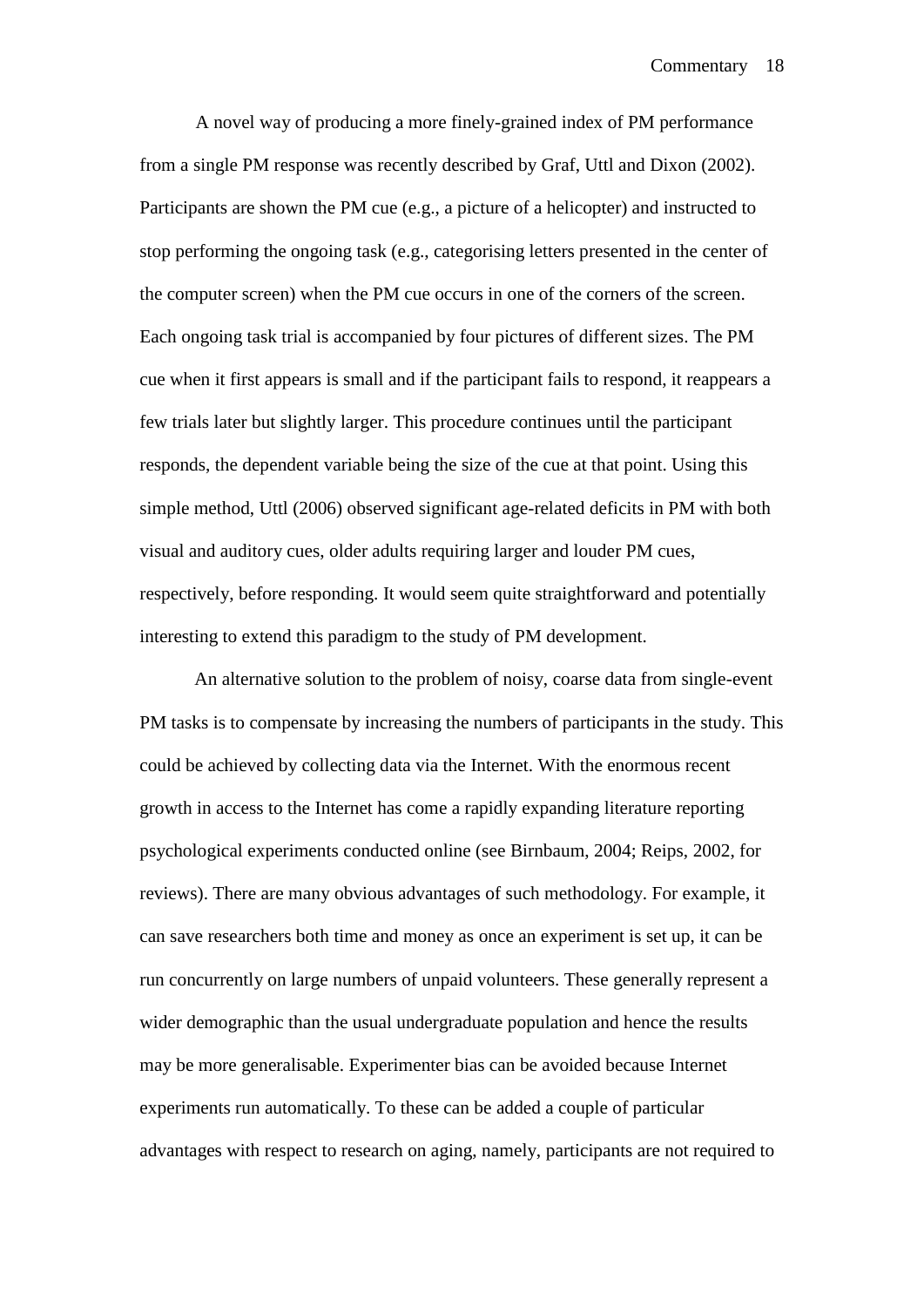travel for testing, and older adults are probably less anxious when tested in their own familiar environment.

Of course, there are also some obvious disadvantages associated with Internet experimentation. These include the possibility of a biased sample as although most people now have access to computers, not everyone will have the appropriate software installed for downloading and running experiments. People may not be honest, for example, in answering questions about demographics (age, education, gender, etc). More importantly, they may not always understand the instructions and, unlike laboratory research, there is no opportunity to check and provide further instructions if necessary. Internet studies provide no control over the conditions under which the experiment is conducted – uncontrolled factors include monitor size, hand positions, distractions, noise, time of day, and so on. Also, there is no control over the state of participants who, for example, may be tired, intoxicated, or not wearing their glasses.

However, in view of the large numbers of people who can be tested in Internet studies, researchers can ensure the integrity of their data by taking a conservative approach to the datasets they allow to enter the analysis. In general, this methodology tends to produce effects that account for only a small proportion of the variance but are highly significant. The effects may be more generalisable to real world situations if they emerge from experiments conducted on diverse samples under poorly controlled conditions. It is therefore argued that the considerable advantages more than outweigh the disadvantages, particularly as evidence suggests that web-based studies can reliably replicate laboratory findings (see Buchanan & Smith, 1999; Gosling, Vazire, Srivastava, & John, 2004; McGraw, Tew, & Williams, 2000).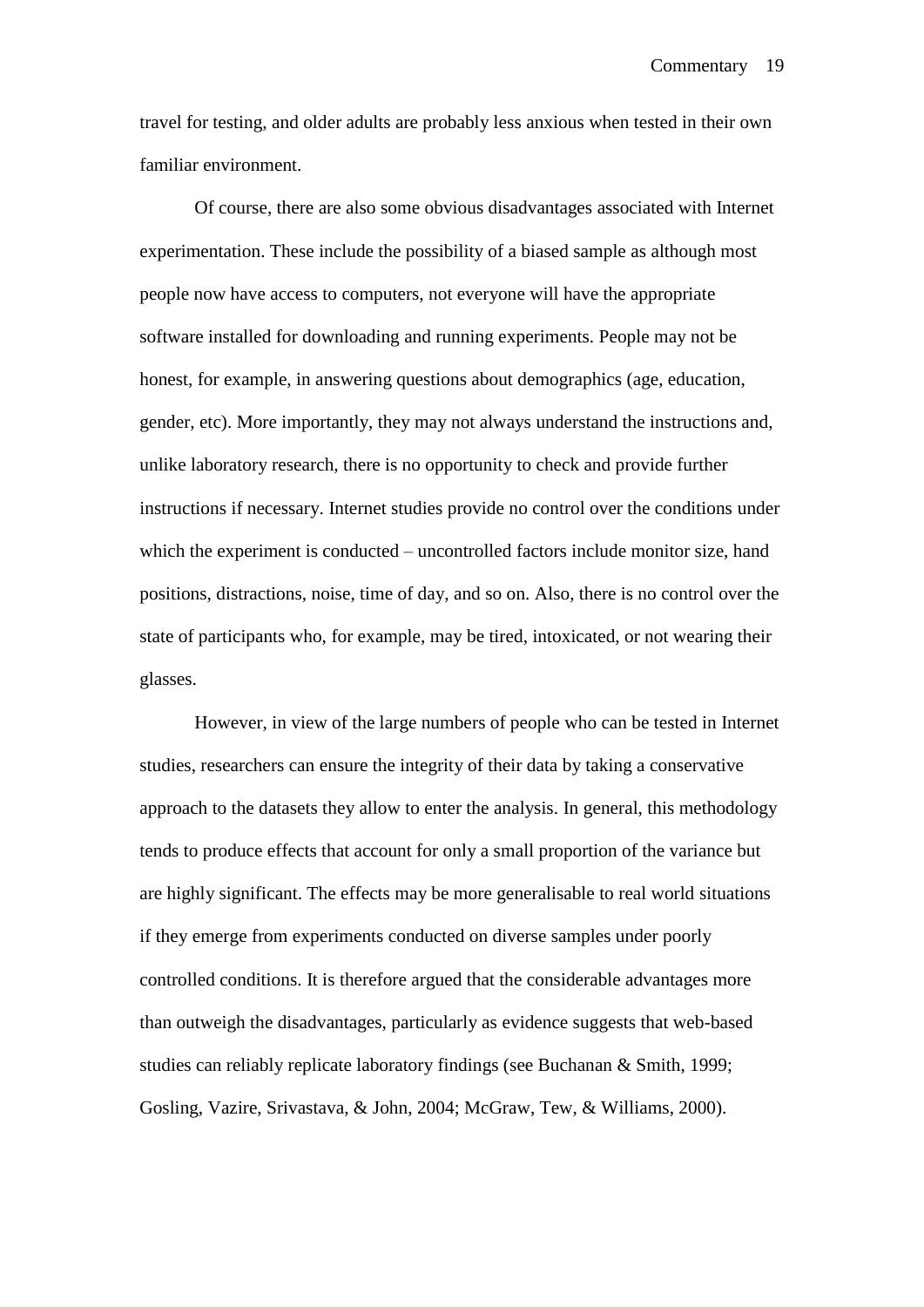Access to the Internet is now widespread in schools; older adults are also increasingly being encouraged to use the Internet although home access decreases with age (Cutler, Hendricks, & Guyer, 2003; Selwyn, Gorard, Furlong, & Madden, 2003). Thus there is currently enormous potential for conducting lifespan research online. Recent published examples include a study on self-esteem by Robins, Trzesniewski, Gosling and Potter (2002) with 326,641 individuals aged between 9 and 90 years, and a study of task switching by Reimers and Maylor (2005) with 5,271 participants between 10 and 66 years.

In collaboration with Robert Logie and the British Broadcasting Corporation (BBC), Internet data are currently being collected on a set of memory experiments that includes a simple PM task. Toward the beginning of the session, participants view a screen informing them that later in the test, they will see a smiley face and they have to remember to click on the smiley face when it appears. This PM cue is presented in the top right-hand corner of the screen that provides feedback to the participant after the tests have been completed. There is no time limit imposed on viewing either the instruction screen or the feedback screen. Preliminary results from 1,199 UK volunteers aged between 16 and 77 years from the first five days of data collection are presented in Figure  $3<sup>1</sup>$ . The point-biserial correlation between exact age and PM success was weak but highly significant,  $r_{pb} = -.201$ ,  $p < .001$ . Thus, although the task setting was the participants" own familiar environment, there was approximately linear age-related decline in PM performance from young adulthood. Internet methodology may therefore be a promising avenue to pursue in the future, particularly with respect to the investigation of PM in neglected age groups such as adolescents and 20-40 year olds.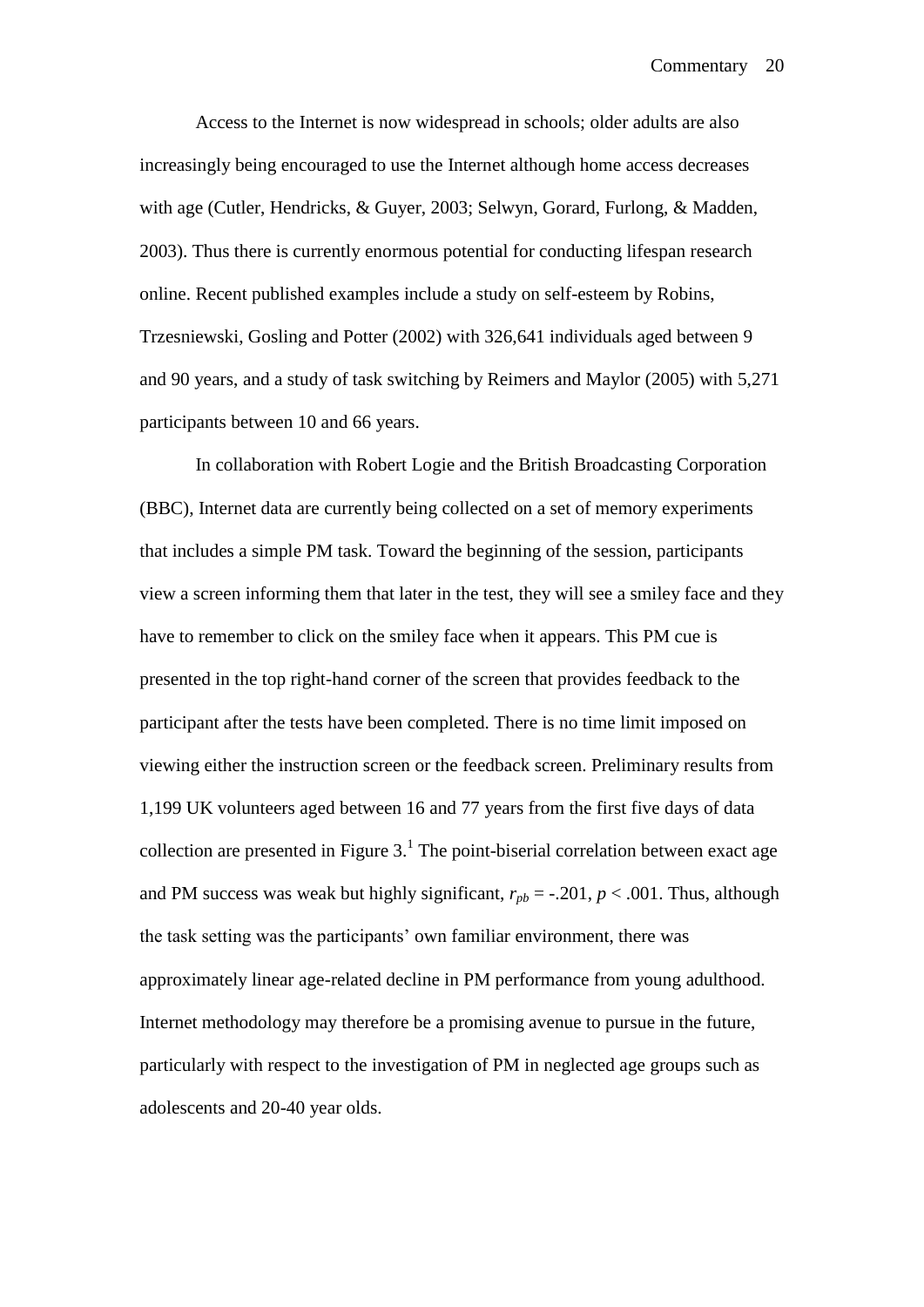Returning to the issue of discrepancies in the literature, a significant source of variance across PM studies may lie in the exact wording of the task instructions, which are not always reported but perhaps should be routinely included in Appendices. As noted by Phillips et al. (this volume), age deficits can vary in the laboratory depending on the relative emphasis in the instructions on the ongoing vs. PM tasks. Performance may also be influenced by whether the PM task is described explicitly as a test of memory as shown by Gao, Cuttler and Graf (2005) who administered a neuropsychological test battery to 141 community-living adults. Prior to starting the tests, the experimenter unplugged the phone to prevent disruptions and asked the participant to remind the experimenter to plug the phone back when testing was completed. Half of the participants were assigned to an "informed" condition in which they were told that the phone task was designed to assess their memory, whereas the other half were in a "naïve" condition in which they were not told that the phone task was a memory test. Informed participants were significantly more successful in remembering to remind the experimenter than were naïve participants (approximately 59% and 28%, respectively).

The importance of the precise wording of instructions with respect to aging is highlighted by intriguing data from a study of RM by Rahhal, Hasher and Colcombe (2001; see also Desrichard & Köpetz, 2005). When the instructions emphasised the memory component of the task (e.g., "You will be tested on your memory of this information in phase two"), age deficits were observed. However, when the instructions were phrased more neutrally (e.g., "You will be tested on this information in phase two"), there were no age differences. Although task instructions are unlikely to account entirely for discrepancies in the PM literature,<sup>2</sup> they surely deserve serious consideration in the design of future aging (and perhaps developmental) studies.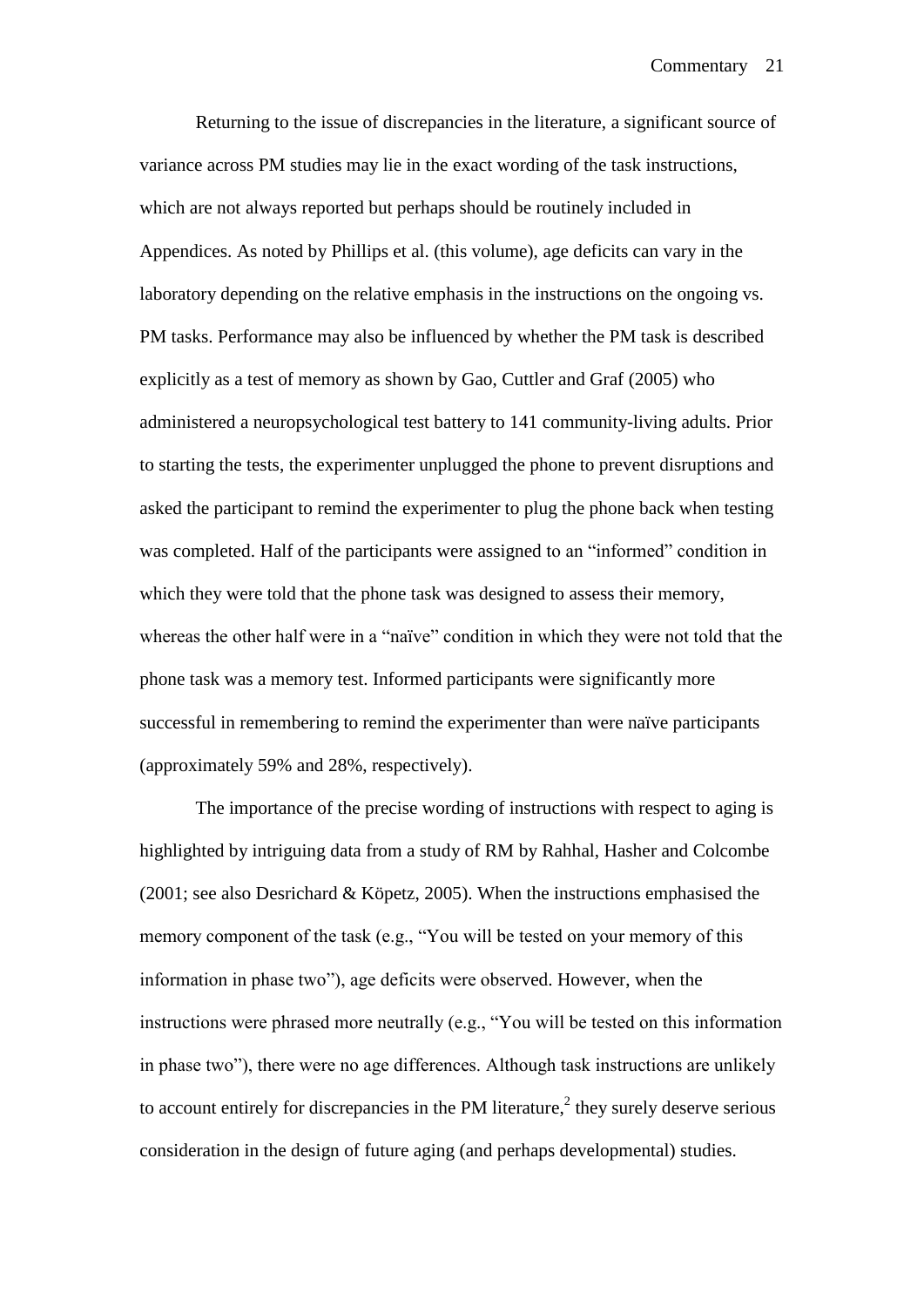From a lifespan perspective, several important issues remain largely unresolved. First, as mentioned in more than one chapter, all our present conclusions are based on cross-sectional data so there is obviously a need to replicate PM findings longitudinally. Second, there are at least some hints that PM may be more strongly related to RM and other aspects of cognition in childhood and old age than in adulthood, consistent with the differentiation-dedifferentiation view of intellectual development across the lifespan (see Li, Lindenberger, Hommel, Aschersleben, Prinz, & Baltes, 2004) but clearly further data are required. Third, although there appear to be some parallels between the two ends of the lifespan in terms of mechanisms and processes underlying the development and aging of PM (changes in executive functioning, inhibitory control, speed of processing, etc), there may also be some differences (cf. Craik & Bialystok, 2006). For example, it seems unlikely that the significant contribution to PM performance from sensory functioning found in old age (Uttl, 2006) will be replicated in development.

In summary, over recent years there has been considerable progress in research on PM in both development and aging. Studies are now more theory-driven and beginning to benefit from improved methods and insights from wider domains. However, a nagging question relevant to all these chapters is whether any of the findings would particularly surprise a developmental/aging RM researcher. The age PM paradox perhaps stands out as the most unexpected; it would perhaps further surprise an RM researcher to learn that there is still no completely satisfactory explanation for it.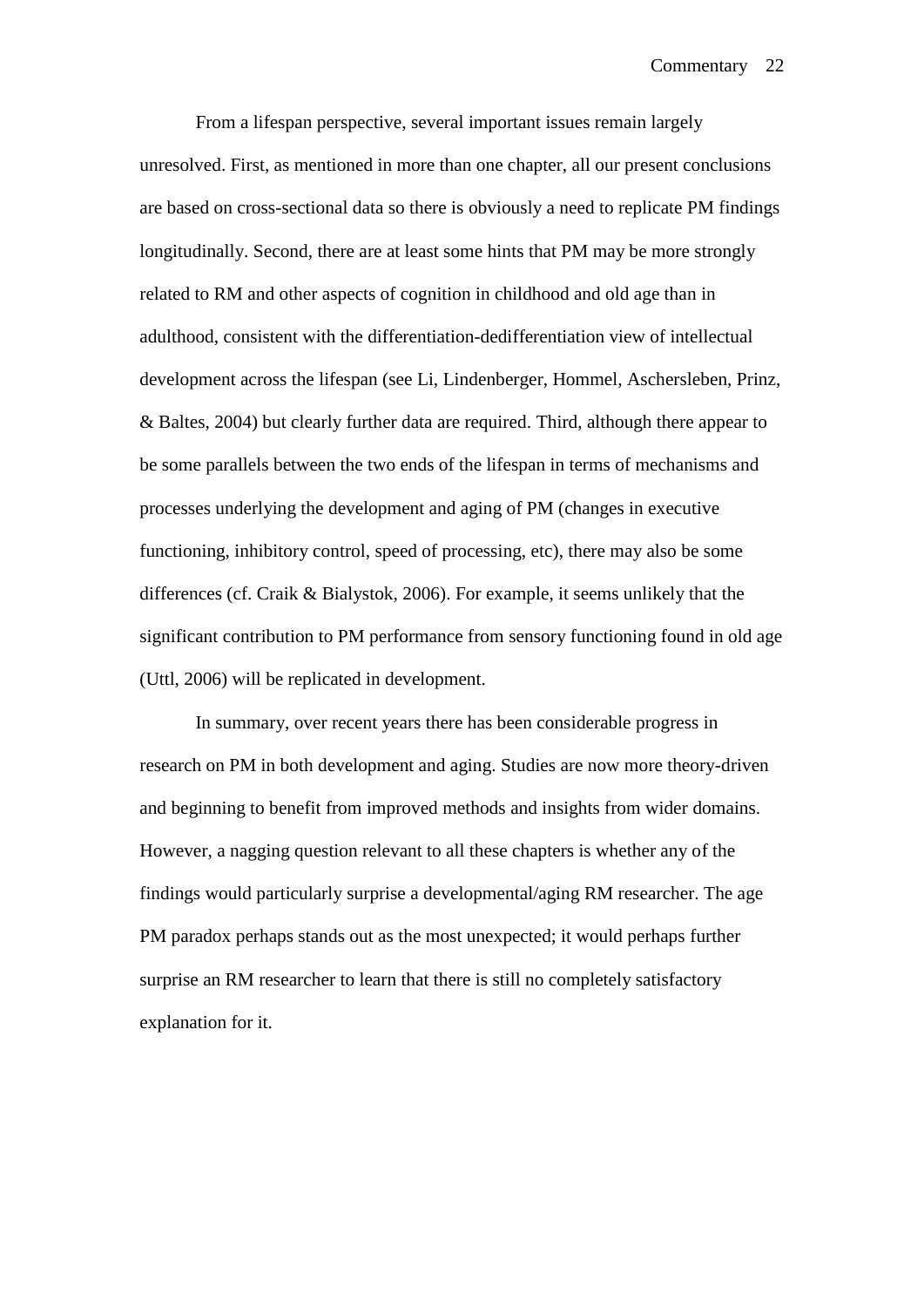### Footnotes

<sup>1</sup>Participants were in fact randomly assigned by the computer program to one of four conditions in this PM experiment; for present purposes, the data have been combined across the different conditions to produce Figure 3.

 $2$ For example, compare the PM instructions in a study with no age deficits in which participants were told that the experimenters "had a secondary interest in their ability to remember to do something in the future" (p. 719, Einstein & McDaniel, 1990), and a study with age deficits in which the experimenter told participants "If you see a person wearing glasses, then I want you to put a circle around the number of that slide" (p. 75, Maylor, 1996a).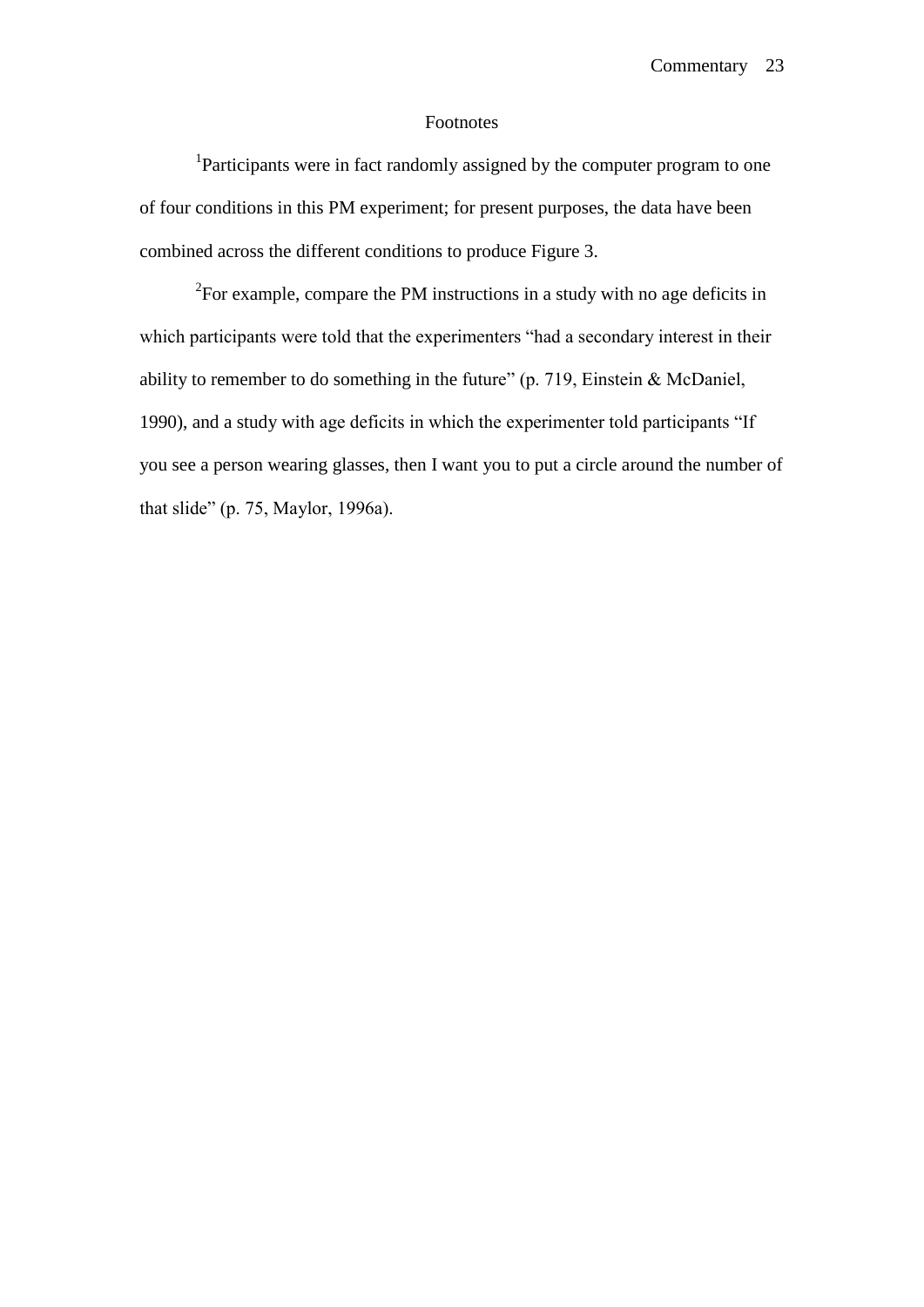#### References

- Bialystok, E., & Craik, F. I. M. (Eds.) (2006). *Lifespan cognition: Mechanisms of change*. New York: Oxford University Press.
- Birnbaum, M. H. (2004). Human research and data collection via the Internet. *Annual Review of Psychology, 55,* 803-832.
- Brandimonte, M., Einstein, G. O., & McDaniel, M. A. (Eds.) (1996). *Prospective memory: Theory and applications*. Mahwah, New Jersey: Erlbaum.
- Buchanan, T., & Smith, J. L. (1999). Using the Internet for psychological research: Personality testing on the World Wide Web. *British Journal of Psychology, 90,* 125-144.
- Craik, F. I. M., & Bialystok, E. (2006). Cognition through the lifespan: Mechanisms of change. *Trends in Cognitive Sciences, 10,* 131-138.
- Cutler, S. J., Hendricks, J., & Guyer, A. (2003). Age differences in home computer availability and use. *Journal of Gerontology Series B: Psychological Sciences and Social Sciences, 58,* S271-S280.
- Desrichard, O., & Köpetz, C. (2005). A threat in the elder: The impact of taskinstructions, self-efficacy and performance expectations on memory performance in the elderly. *European Journal of Social Psychology, 35,* 537- 552.
- Einstein, G. O., & McDaniel, M. A. (1990). Normal aging and prospective memory. *Journal of Experimental Psychology: Learning, Memory, and Cognition, 16,* 717-726.
- Gao, J., Cuttler, C., & Graf, P. (2005, November). *Prospective memory, instructions and personality*. Poster presented at the annual meeting of the Psychonomic Society, Toronto, Canada.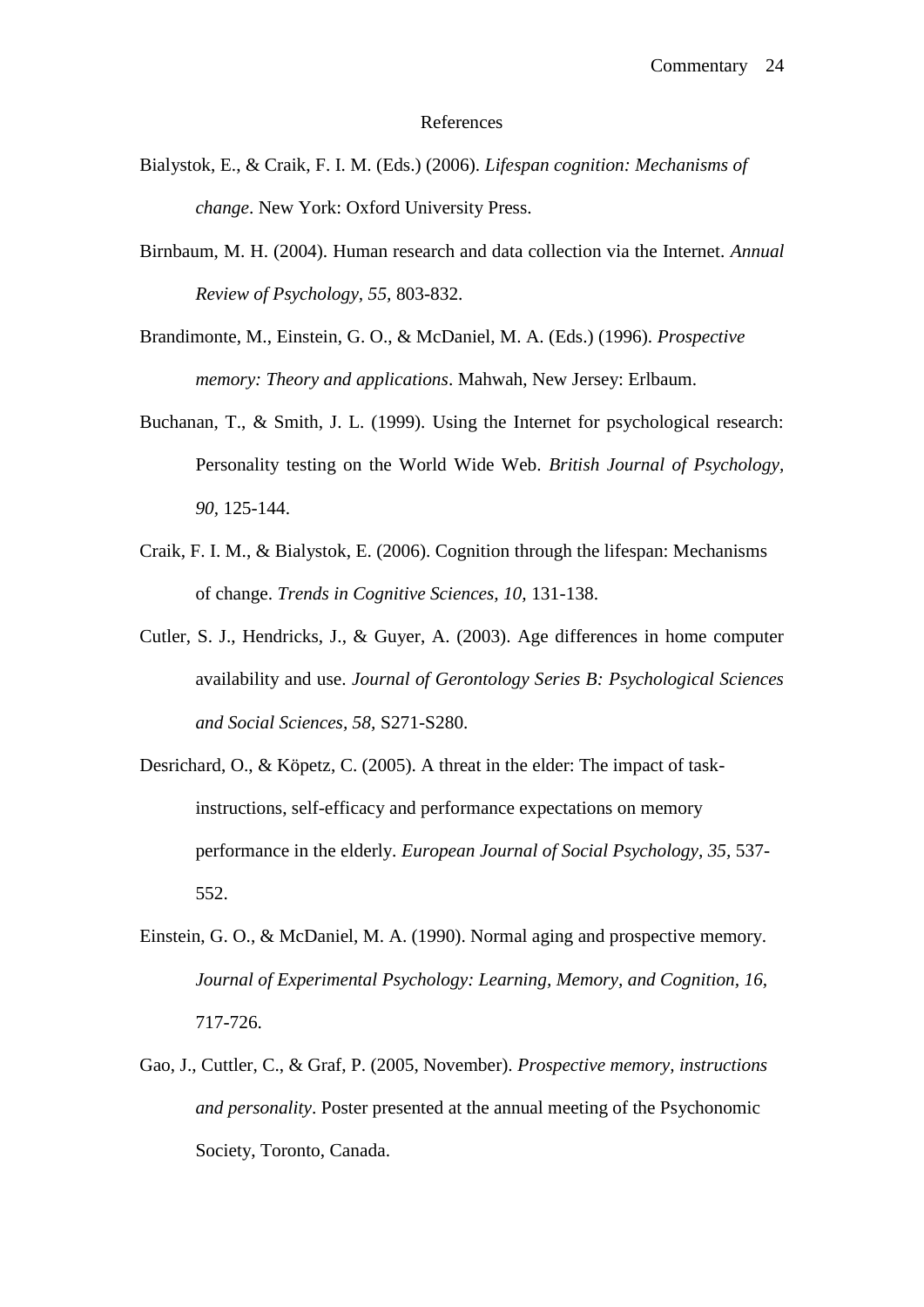- Gosling, S. D., Vazire, S., Srivastava, S., & John, O. P. (2004). Should we trust webbased studies? A comparative analysis of six preconceptions about Internet questionnaires. *American Psychologist, 59,* 93-104.
- Graf, P., & Ohta, N. (Eds.) (2002). *Lifespan development of human memory*. Cambridge, Massachusetts: The MIT Press.
- Graf, P., & Uttl, B. (2001). Prospective memory: A new focus for research. *Consciousness and Cognition, 10,* 437-450.
- Graf, P., Uttl, B., & Dixon, R. (2002). Prospective and retrospective memory in adulthood. In P. Graf & N. Ohta (Eds.), *Lifespan development of human memory* (pp. 257-282). Cambridge, Massachusetts: The MIT Press.
- Hasher, L., & Zacks, R. T. (1979). Automatic and effortful processes in memory. *Journal of Experimental Psychology: General, 108,* 356-388.
- Henry, J. D., MacLeod, M. S., Phillips, L. H., & Crawford, J. R. (2004). A metaanalytic review of prospective memory and aging. *Psychology and Aging, 19,* 27-39.
- Hicks, J. L., Cook, G. I., & Marsh, R. L. (2005). Detecting event-based prospective memory cues occurring within and outside the focus of attention. *American Journal of Psychology, 118,* 1-11.
- Huppert, F. A., Johnson, T., & Nickson, J. (2000). High prevalence of prospective memory impairment in the elderly and in early-stage dementia: Findings from a population-based study. *Applied Cognitive Psychology, 14,* S63-S81.
- Kvavilashvili, L., & Fisher, L. (in press). Is time-based prospective remembering mediated by self-initiated rehearsals? Role of incidental cues, ongoing activity, age and motivation. *Journal of Experimental Psychology: General*.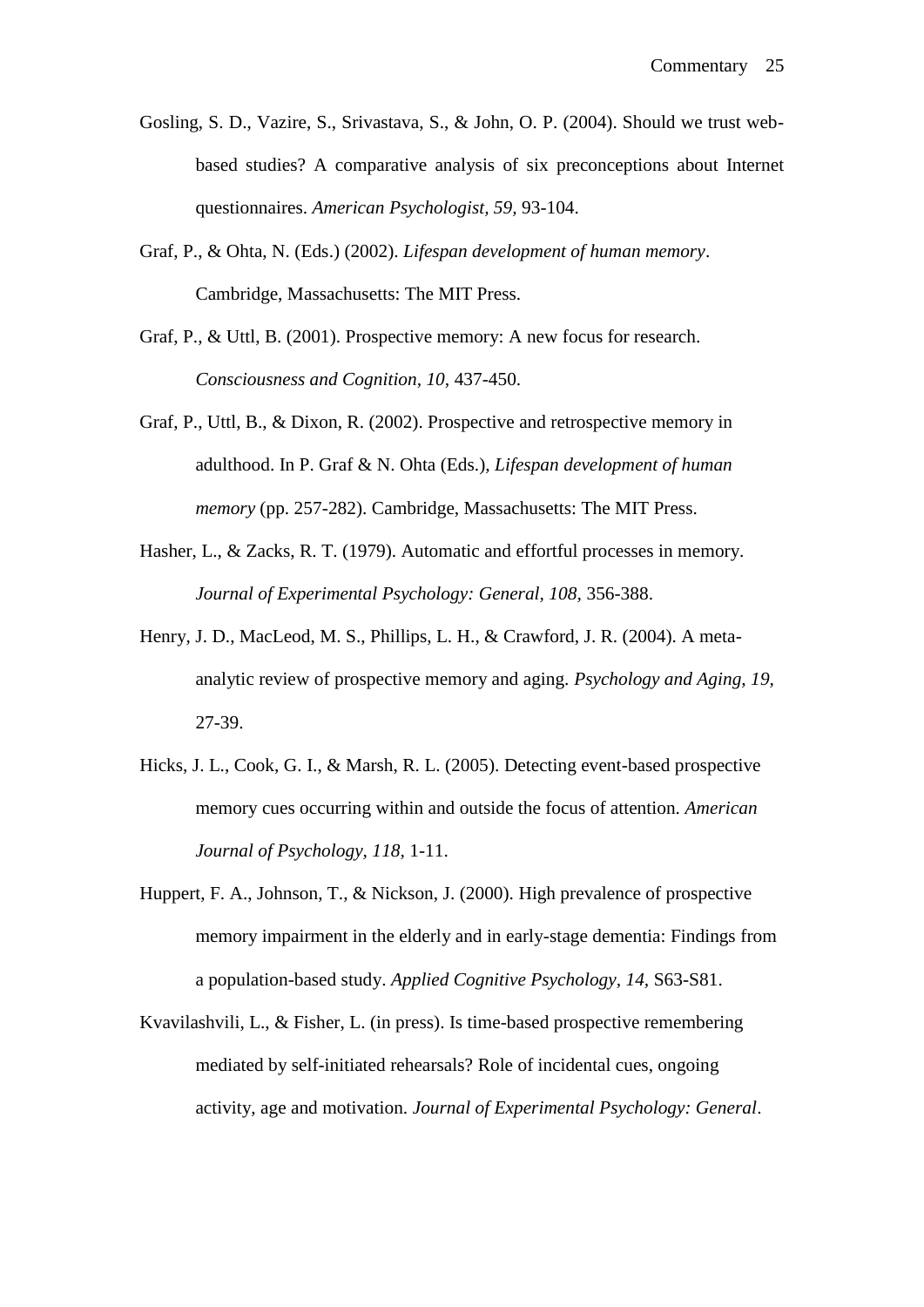- Leirer, V. O., Decker Tanke, E., & Morrow, D. G. (1994). Time of day and naturalistic prospective memory. *Experimental Aging Research, 20,* 127-134.
- Li, S.-C., Lindenberger, U., Hommel, B., Aschersleben, G., Prinz, W., & Baltes, P. B. (2004). Transformations in the couplings among intellectual abilities and constituent processes across the life span. *Psychological Science, 15,* 155-163.

Mäntylä, T. (1993). Priming effects in prospective memory. *Memory, 1,* 203-218.

- Marsh, R. L., Cook, G. I., & Hicks, J. L. (2006). An analysis of prospective memory. In B. H. Ross (Ed.), *The Psychology of Learning and Motivation, Volume 46* (pp. 115-153). San Diego: Elsevier Academic Press.
- May, C. P., Hasher, L., & Stoltzfus, E. R. (1993). Optimal time of day and the magnitude of age differences in memory. *Psychological Science, 4,* 326-330.
- Maylor, E. A. (1990). Age and prospective memory. *Quarterly Journal of Experimental Psychology, 42A,* 471-493.
- Maylor, E. A. (1993a). Aging and forgetting in prospective and retrospective memory tasks. *Psychology and Aging, 8,* 420-428.
- Maylor, E. A. (1993b). Minimized prospective memory loss in old age. In J. Cerella, J. Rybash, W. Hoyer, & M. L. Commons (Eds.), *Adult information processing: Limits on loss* (pp. 529-551). San Diego: Academic Press.
- Maylor, E. A. (1996a). Age-related impairment in an event-based prospective memory task. *Psychology and Aging, 11,* 74-78.
- Maylor, E. A. (1996b). Does prospective memory decline with age? In M. Brandimonte, G. O. Einstein, & M. A. McDaniel (Eds.), *Prospective memory: Theory and applications* (pp. 173-197). Mahwah, New Jersey: Erlbaum.
- Maylor, E. A. (1998a). Changes in event-based prospective memory across adulthood. *Aging, Neuropsychology, and Cognition, 5,* 107-128.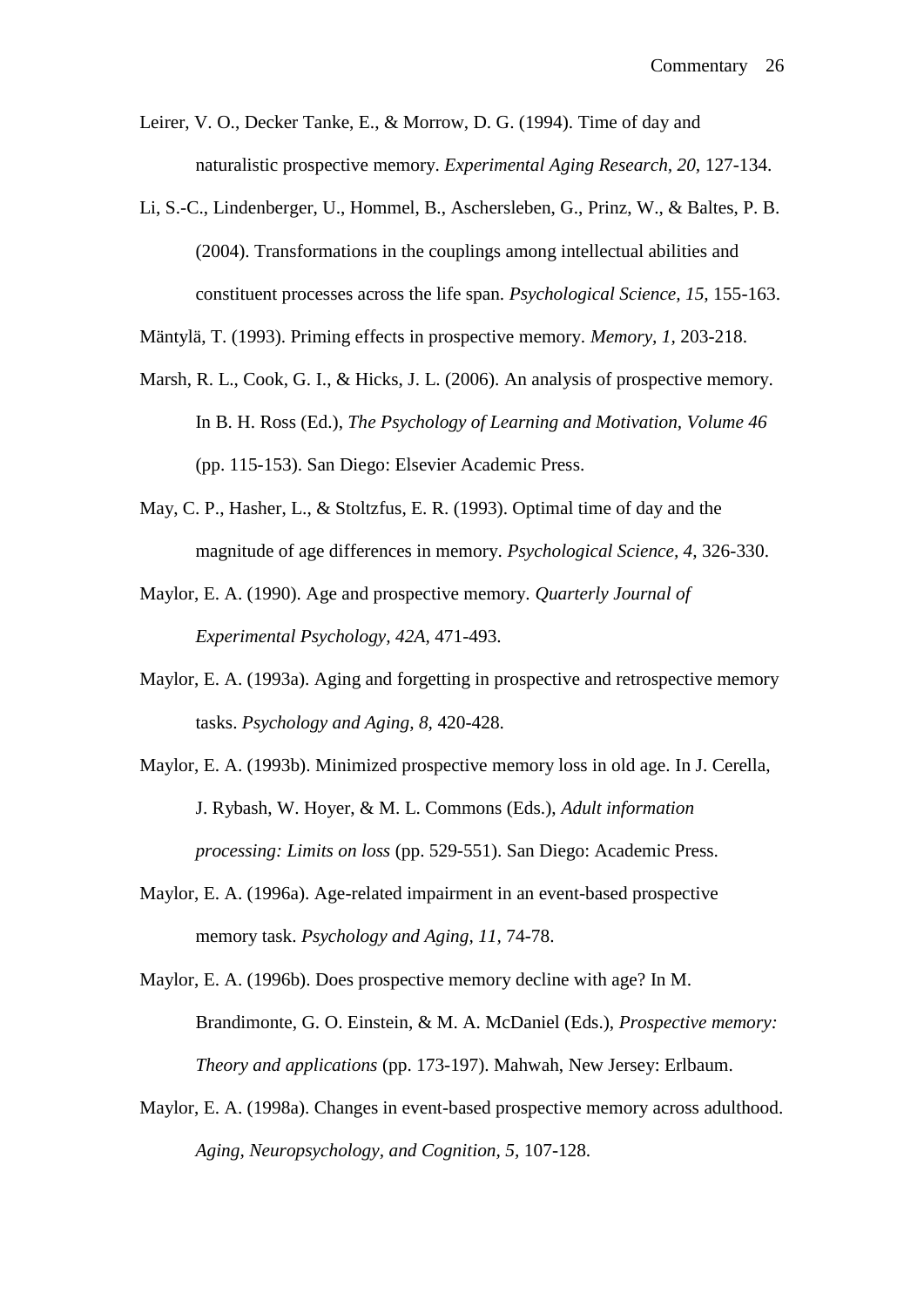Maylor, E. A., Darby, R. J., Logie, R. H., Della Sala, S., & Smith, G. (2002). Prospective memory across the lifespan. In P. Graf & N. Ohta (Eds.), *Lifespan development of human memory* (pp. 235-256). Cambridge, Massachusetts: The MIT Press.

- McDaniel, M. A., & Einstein, G. O. (2000). Strategic and automatic processes in prospective memory retrieval: A multiprocess framework. *Applied Cognitive Psychology, 14,* S127-S144.
- McGann, D., Defeyter, M. A., Reid, C., & Ellis, J. A. (2005, July). *Prospective memory in children: The effects of age and target salience*. Paper presented at the Second International Conference on Prospective Memory, Zurich.
- McGraw, K. O., Tew, M. D., & Williams, J. E. (2000). The integrity of Webdelivered experiments: Can you trust the data? *Psychological Science, 11,* 502-506.
- Patton, G. W. R., & Meit, M. (1993). Effect of aging on prospective and incidental memory. *Experimental Aging Research, 19,* 165-176.
- Rahhal, T. A., Hasher, L., & Colcombe, S. J. (2001). Instructional manipulations and age differences in memory: Now you see them, now you don"t. *Psychology and Aging, 16,* 697-706.
- Reimers, S., & Maylor, E. A. (2005). Task switching across the life span: Effects of age on general and specific switch costs. *Developmental Psychology, 41,* 661- 671.
- Reips, U.-D. (2002). Standards for Internet-based experimenting. *Experimental Psychology, 49,* 243-256.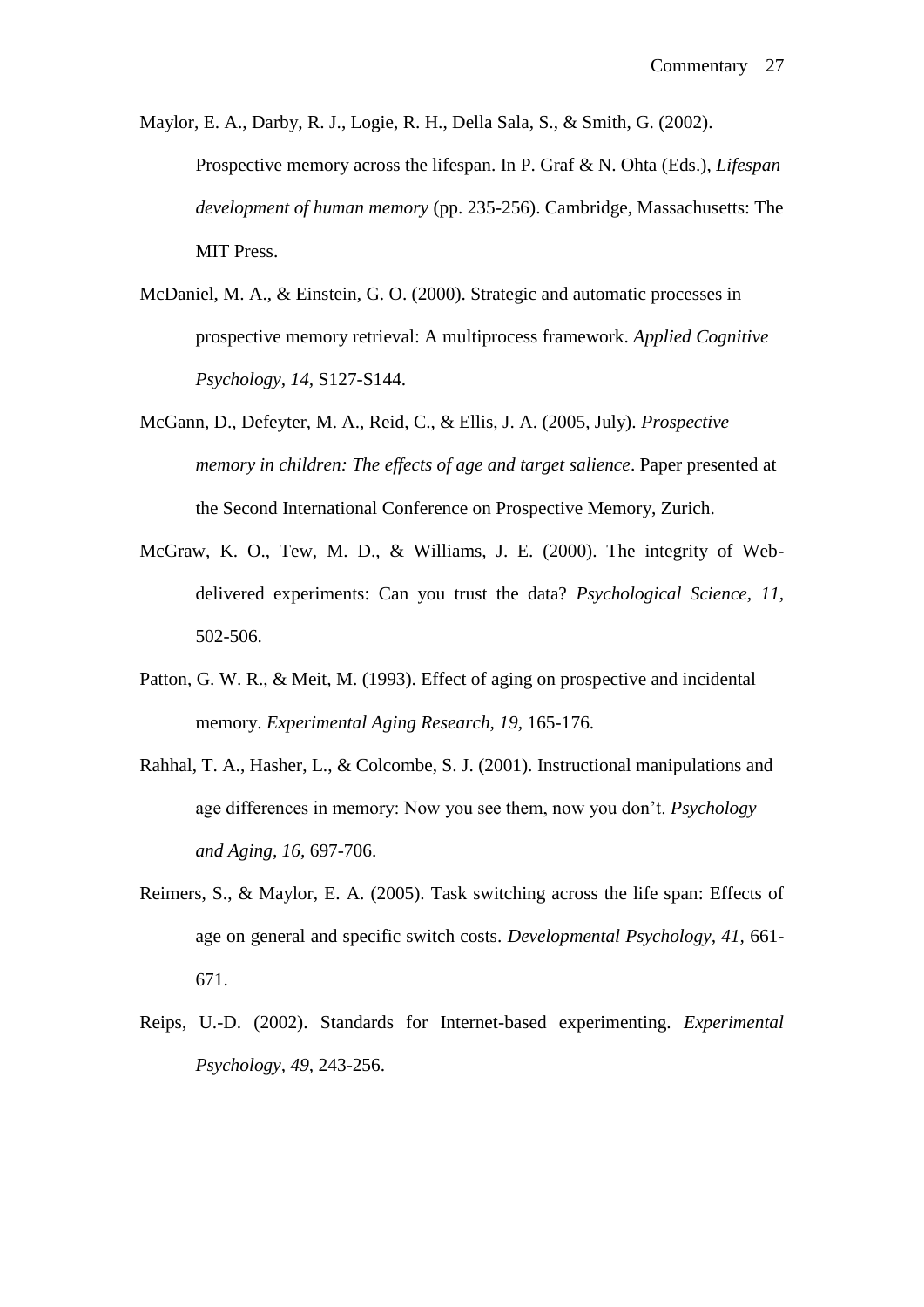- Rendell, P. G., & Craik, F. I. M. (2000). Virtual Week and Actual Week: Age-related differences in prospective memory. *Applied Cognitive Psychology, 14,* S43- S62.
- Rendell, P. G., & Thomson, D. M. (1999). Aging and prospective memory: Differences between naturalistic and laboratory tasks. *Journal of Gerontology: Psychological Sciences, 54B,* P256-P269.
- Rendell, P. G., McDaniel, M. A., Forbes, R. D., & Einstein, G. O. (in press). Agerelated effects in prospective memory are modulated by ongoing task complexity and relation to target cue. *Aging, Neuropsychology, and Cognition*.
- Robins, R. W., Trzesniewski, K. H., Gosling, S. D., & Potter, J. (2002). Global selfesteem across the life span. *Psychology and Aging, 17,* 423-434.
- Salthouse, T. A. (1991). *Theoretical perspectives on cognitive aging*. Hillsdale, New Jersey: Erlbaum.
- Salthouse, T. A., Berish, D. E., & Siedlecki, K. L. (2004). Construct validity and age sensitivity of prospective memory. *Memory & Cognition, 32,* 1133-1148.
- Schaefer, E. G., & Laing, M. L. (2000). 'Please, remind me...': The role of others in prospective remembering. *Applied Cognitive Psychology, 14,* S99-S114.
- Selwyn, N., Gorard, S., Furlong, J., & Madden, L. (2003). Older adults' use of information and communications technology in everyday life. *Ageing and Society, 23,* 561-582.
- Somerville, S. C., Wellman, H. M., & Cultice, J. C. (1983). Young children"s deliberate reminding. *Journal of Genetic Psychology, 143,* 87-96.
- Uttl, B. (2005). Age-related changes in event cued prospective memory proper. In N. Ohta, C. M. MacLeod, & B. Uttl (Eds.), *Dynamic cognitive processes* (pp. 273-303). Tokyo: Springer.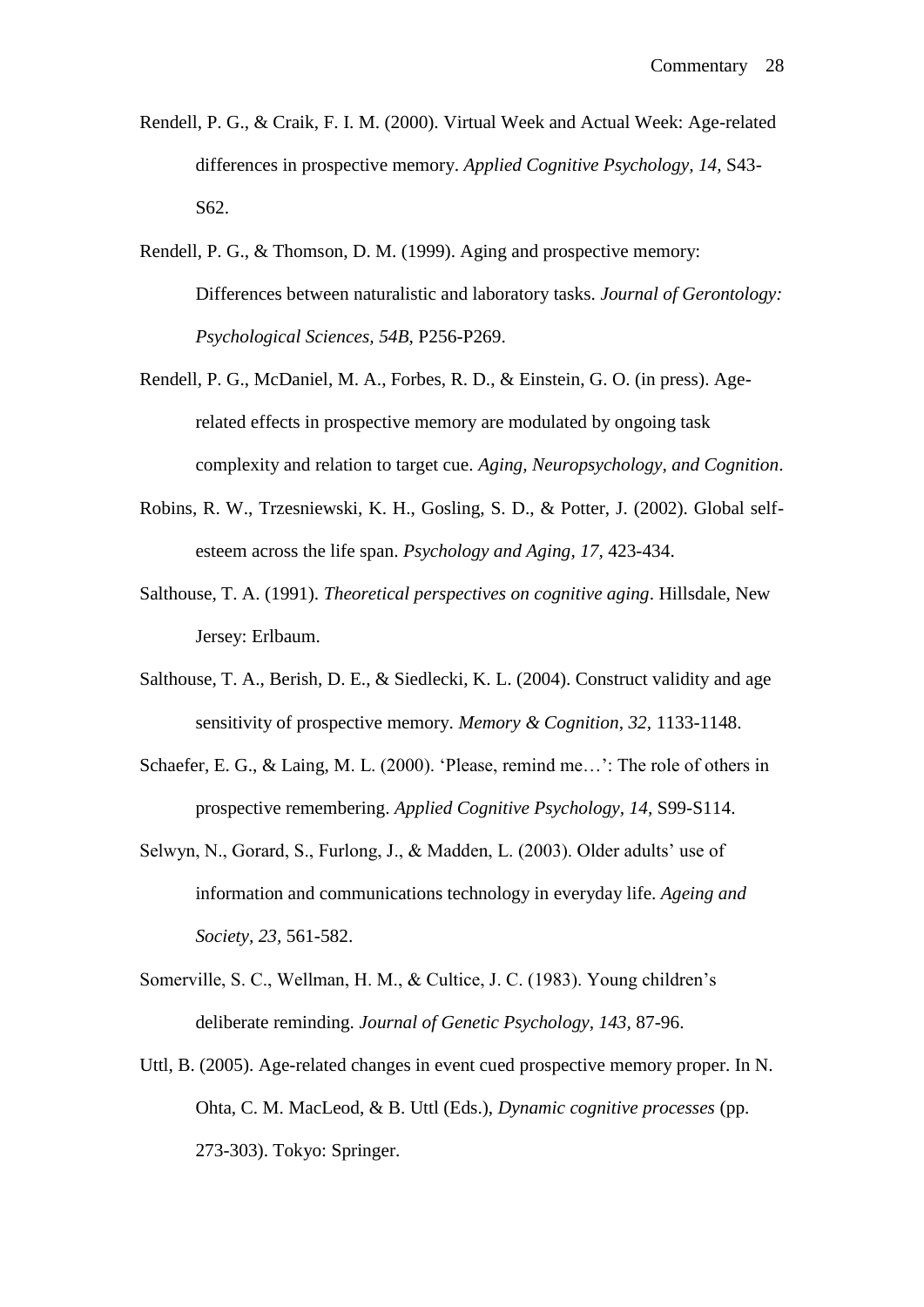- Uttl, B. (2006). Age-related changes in event-cued visual and auditory prospective memory proper. *Aging, Neuropsychology, and Cognition, 13,* 141-172.
- West, R., & Craik, F. I. M. (1999). Age-related decline in prospective memory: The roles of cue accessibility and cue sensitivity. *Psychology and Aging, 14,* 264- 272.
- Yoon, C., May, C. P., & Hasher, L. (2000). Aging, circadian arousal patterns, and cognition. In D. Park & N. Schwarz (Eds.), *Cognitive aging: A primer* (pp. 151-171). Hove, East Sussex: Psychology Press.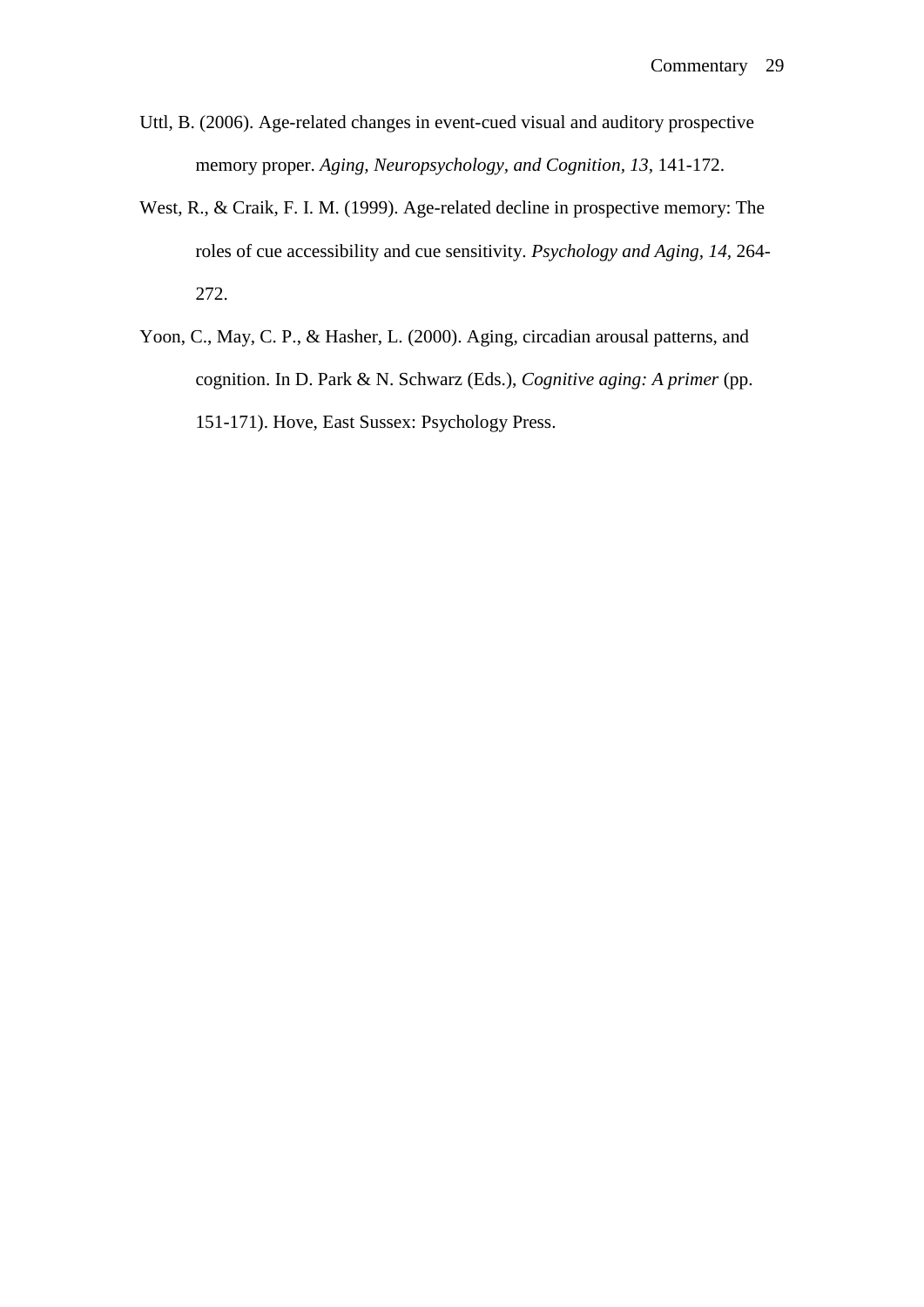### Figure Captions

*Figure 1.* Proportion of children in each of five age groups (mean ages 6.5-10.5 years;  $n = 40$  per group) who responded successfully to each of two PM targets (a teacher wearing glasses; a plant in the picture) while naming their teachers from photographs (ongoing task). From Maylor (unpublished data).

*Figure 2.* Mean correct performance from 94 undergraduate students, half of whom were tested in the morning and half in the afternoon, for the ongoing task (providing the names or occupations of famous people from their photographs) and the PM task (circling the trial number of those people wearing glasses;  $n = 8$  out of 120). Error bars indicate 1 standard error of the mean. From Maylor (unpublished data). *Figure 3.* Mean proportion of participants in each of seven age groups from 16-77 years ( $n = 232, 343, 283, 188, 111,$  and 42, respectively) who responded correctly to a single PM target event in an Internet study of memory run from the BBC"s Science and Nature website. Error bars indicate 1 standard error of the mean. Preliminary results from UK participants in the first five days of data collection (Logie & Maylor, unpublished data).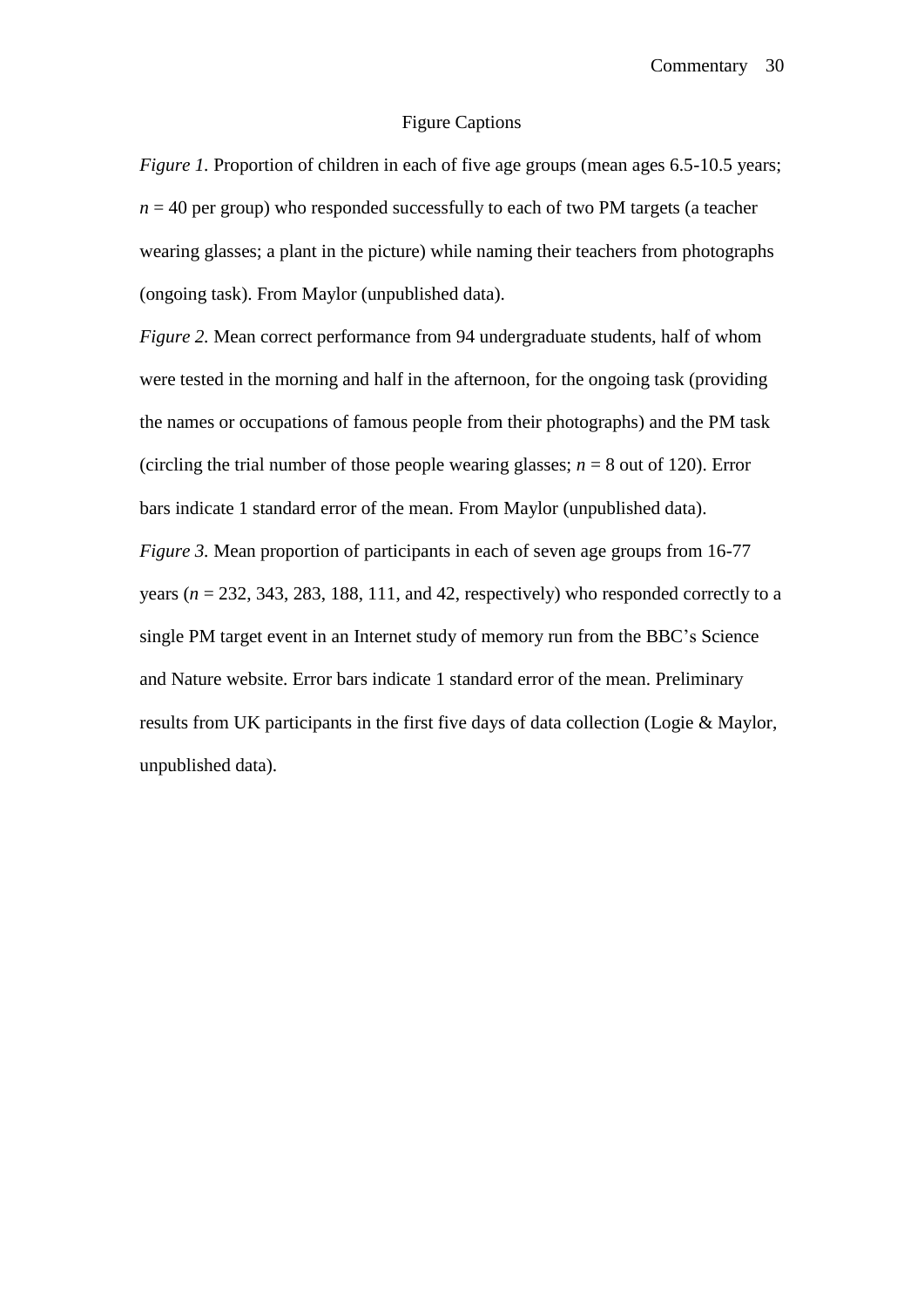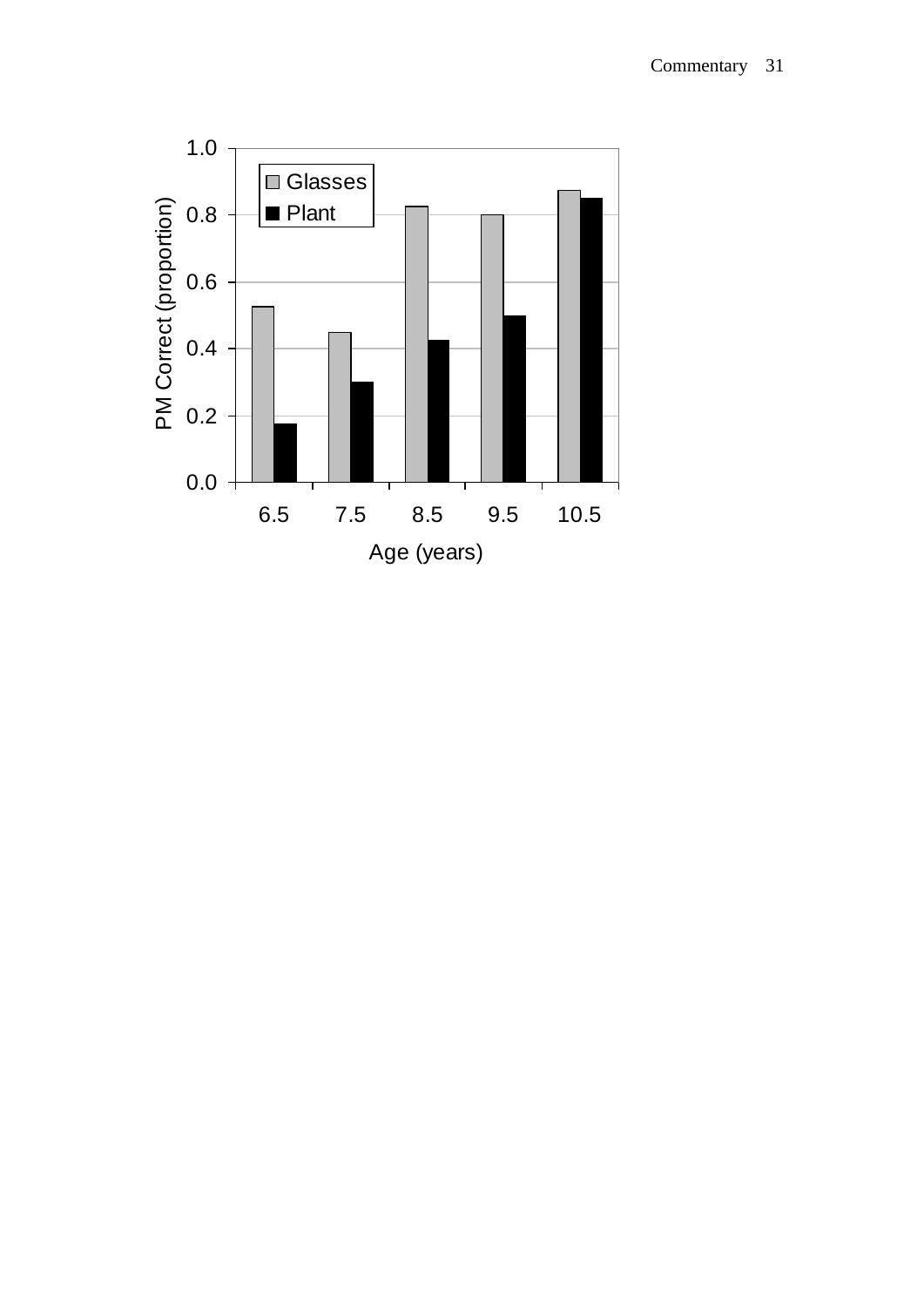